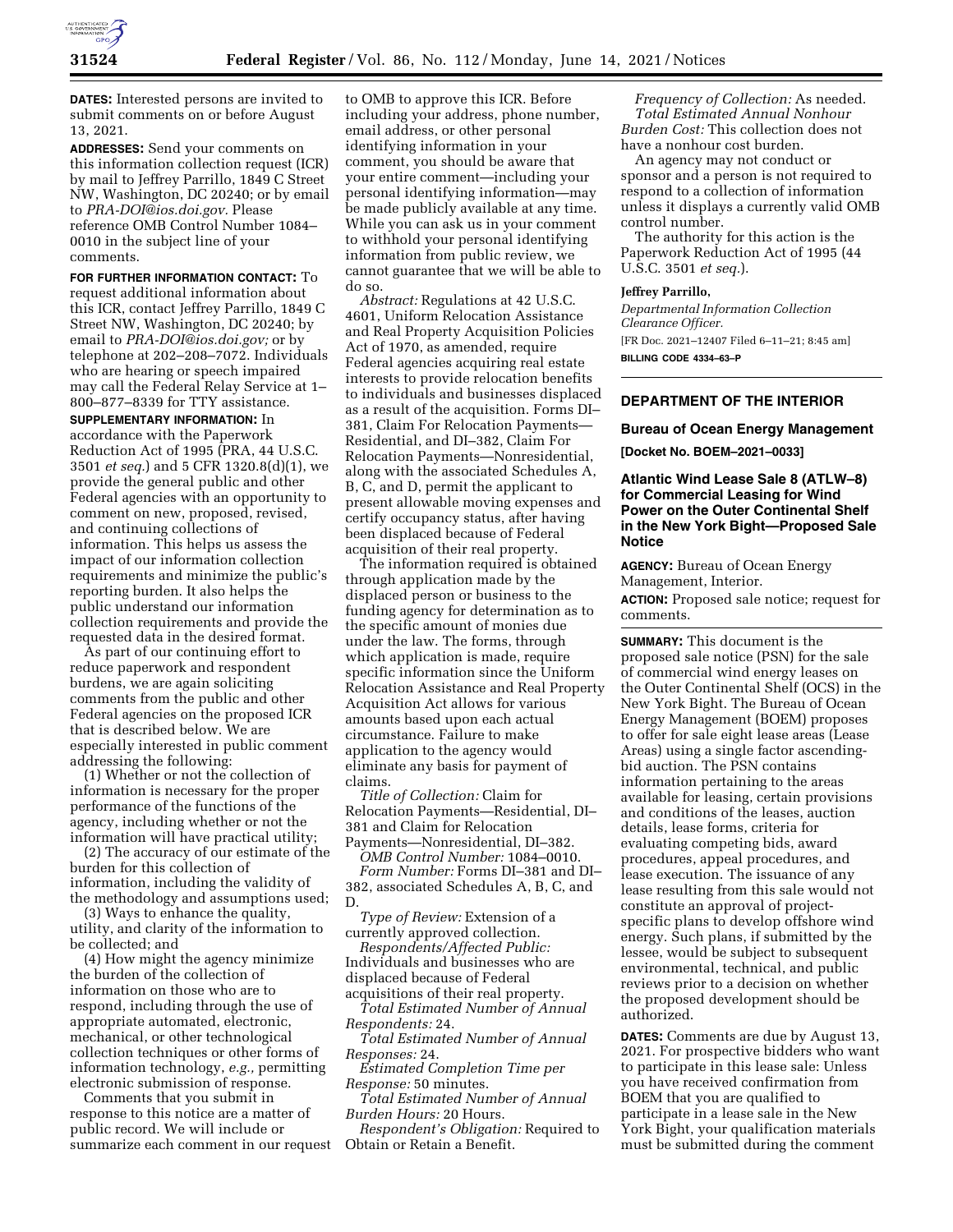period and must be postmarked no later than August 13, 2021.

**ADDRESSES:** You may send written comments on the PSN in one of the following ways:

• *Electronically: [http://](http://www.regulations.gov) [www.regulations.gov.](http://www.regulations.gov)* In the search box near the top of the web page, enter ''BOEM–2021–0033'' and click ''search.'' Follow the instructions to submit public comments.

• *Mail or other delivery service:*  Enclose your comments in an envelope addressed to ''Comments on New York Bight PSN,'' Office of Renewable Energy Programs, Bureau of Ocean Energy Management, 45600 Woodland Road, VAM–OREP, Sterling, Virginia 20166.

*Qualification Materials:* For prospective bidders who have not been qualified by BOEM to participate in a New York Bight lease sale, submit qualification materials, with due regard to the guidance provided at *[https://](https://www.boem.gov/Renewable-Energy-Qualification-Guidelines/) [www.boem.gov/Renewable-Energy-](https://www.boem.gov/Renewable-Energy-Qualification-Guidelines/)[Qualification-Guidelines/,](https://www.boem.gov/Renewable-Energy-Qualification-Guidelines/)* to Luke Feinberg, BOEM Office of Renewable Energy Programs, 45600 Woodland Road, VAM–OREP, Sterling, Virginia 20166, (703) 787–1705, or *[luke.feinberg@boem.gov.](mailto:luke.feinberg@boem.gov)* 

*Instructions:* All comments and qualification submissions must include the agency name (*i.e.,* BOEM) and docket number (*i.e.,* BOEM–2021–0033) for this PSN. All comments received will be posted without change to *[http://](http://www.regulations.gov) [www.regulations.gov,](http://www.regulations.gov)* including any personal information provided in the comment or submission. For detailed instructions on sending comments, see ''Public Participation'' at section XX of the **SUPPLEMENTARY INFORMATION**. For treatment of confidential information, see ''Protection of Privileged or Confidential Information'' at section XXI of the

**FOR FURTHER INFORMATION CONTACT:**  Luke Feinberg, BOEM Office of Renewable Energy Programs, 45600 Woodland Road, VAM–OREP, Sterling, Virginia 20166, (703) 787–1705, or *[luke.feinberg@boem.gov.](mailto:luke.feinberg@boem.gov)* 

# **SUPPLEMENTARY INFORMATION:**

## **I. Background**

a. *Call for Information and Nominations:* On April 11, 2018, BOEM published a Call for Commercial Leasing for Wind Power on the OCS in the New York (NY) Bight (Call). The Call contained four proposed areas for

development entitled ''Fairways North,'' ''Fairways South,'' ''Hudson North,'' and ''Hudson South'' (the Call Areas). BOEM received over 130 comments from the general public, Federal agencies, State and local agencies, the fishing industry, industry groups, offshore wind developers, nongovernmental organizations, universities, and other stakeholders. The subjects receiving the most comments were commercial fisheries and navigation. Nine offshore wind developers submitted nominations in response to the Call. While each of the Call Areas received at least one nomination, the majority of nominations were concentrated in Hudson South.

b. *Area Identification:* After the close of the Call comment period on July 30, 2018, BOEM initiated the area identification (Area ID) process by reviewing the inputs received. Through the Area ID process, BOEM considered the following non-exclusive list of information: Comments and nominations received on the Call; information from the NY Bight Intergovernmental Task Force; input from New York, New Jersey, Rhode Island, and Massachusetts State agencies; input from Federal agencies; comments from relevant stakeholders, including the maritime community, offshore wind developers, and commercial fishing industry; state and local renewable energy goals; and domestic and global offshore wind market and technological trends.

BOEM also considered multiple existing uses of the NY Bight in developing the Call Areas and subsequent Wind Energy Areas (WEAs). BOEM found that the uses that have the highest potential to interact with offshore wind development in the Call Areas are (i) commercial and recreational fishing; (ii) maritime navigation; and (iii) Department of Defense (DoD) activities. BOEM completed the Area ID on March 29, 2021, by identifying the following five WEAs within the Call Areas: Fairways North, Fairways South, Hudson North, Central Bight, and Hudson South. The Area ID announcement and map of the WEAs are available at: *[https://](https://www.boem.gov/NY-Bight/) [www.boem.gov/NY-Bight/](https://www.boem.gov/NY-Bight/)* 

c. *Environmental Reviews:* On March 29, 2021, BOEM published a notice to stakeholders (NTS) regarding its intent to prepare an environmental assessment (EA) to consider potential

environmental consequences of site characterization activities (*i.e.,*  biological, archeological, geological, and geophysical surveys and core samples) and site assessment activities (*i.e.,*  installation of meteorological (met) buoys) associated with issuing wind energy leases in the WEAs. The EA also considers project easements associated with each potential lease issued and grants for subsea cable corridors in the NY Bight. As part of the EA process, BOEM sought comments on the issues and alternatives to be considered in the EA and received approximately 3,000 comments, which can be found at *[http://www.regulations.gov,](http://www.regulations.gov)* under Docket No. BOEM–2021–0021.

Concurrently with its preparation of the EA, BOEM is conducting consultations under the Coastal Zone Management Act (CZMA). BOEM will initiate consultations under the Endangered Species Act (ESA) for ESAlisted species under the jurisdiction of the U.S. Fish and Wildlife Service and under the Magnuson-Stevens Fishery Conservation and Management Act for lease issuance, site assessment, and site characterization activities concurrently with the EA. BOEM has initiated consultation for site assessment and site characterization activities for ESA-listed species under National Marine Fisheries Service (NMFS) jurisdiction. These consultation documents will be available at: *[https://www.boem.gov/](https://www.boem.gov/environmental-consultations) [environmental-consultations.](https://www.boem.gov/environmental-consultations)* 

BOEM prepared and executed a programmatic agreement (PA) to guide its consultations under section 106 of the National Historic Preservation Act. The PA provides for consultations to continue through BOEM's decisionmaking process regarding the issuance of leases, rights-of-way grants, and rights-of-use and easements on the OCS. The PA also includes BOEM's phased identification and evaluation of historic properties.

The EA and associated consultations will be concluded before and inform BOEM's decision whether to proceed with the final sale notice (FSN). BOEM will solicit comments on the EA before it is finalized.

### **II. Area Proposed for Leasing:**

The areas available for sale are proposed to be auctioned as eight leases, Lease OCS–A 0537 through Lease OCS– A 0544:

| Lease area name | Lease area ID            | Acres            |
|-----------------|--------------------------|------------------|
| Hudson South--B | OCS-A 0537<br>OCS-A 0538 | 84.688<br>84.332 |
| Hudson South—C  | OCS-A 0539               | 80.062           |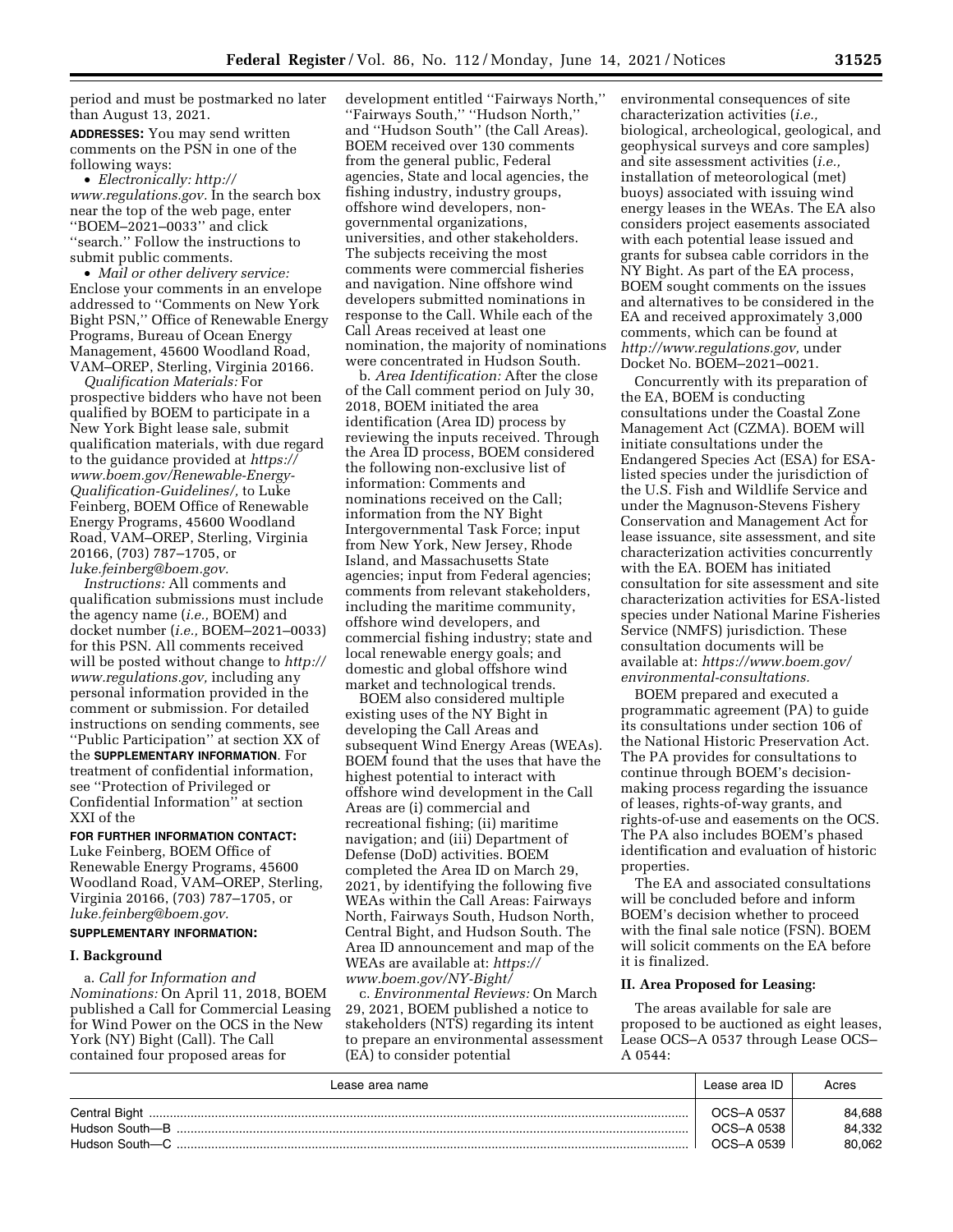| Lease area name                | Lease area ID                                                      | Acres                                          |
|--------------------------------|--------------------------------------------------------------------|------------------------------------------------|
| Hudson South-D<br>Hudson North | OCS-A 0540<br>OCS-A 0541<br>OCS-A 0542<br>OCS-A 0543<br>OCS-A 0544 | 76,148<br>84,688<br>87.890<br>85,755<br>43.056 |
| Total                          |                                                                    | 627.331                                        |

The proposed lease areas include the entirety of the Hudson North and Central Bight WEAs, as well as subdivided portions of Hudson South (A, B, C, D, E & F). Hudson South was subdivided so that each proposed lease area:

• Is of roughly equal commercial viability and size;

• includes transit corridors to account for vessel traffic patterns, fisheries, and DoD concerns;

• is laid out in a manner to reduce wake effect; and

• facilitates fair return to the Federal Government pursuant to the OCS Lands Act through robust competition for commercially viable lease areas.

The proposed transit corridor locations were informed by a report based on a workshop convened by New York State Energy Research and Development Authority (NYSERDA), New York State Department of Environmental Conservation, and the Responsible Offshore Development Alliance (RODA). The workshop focused on an analysis of fishing vessels transit and traffic patterns. The width of the proposed corridors would be 2.44 nautical miles.1 There are some locations where portions of a lease area overlap with a proposed transit corridor. No surface occupancy will be allowed within the areas of overlap.

BOEM is aware of potential conflicts with the U.S. Coast Guard (USCG) and DoD regarding Hudson North (OCS–A 0544) and Lease Area A of Hudson South (OCS–A 0543). BOEM is working closely with USCG and DoD to ensure final lease areas are deconflicted and suitable for offshore wind development. For more information regarding the DoD's evaluation, please see the December 15, 2020, letter from the DoD Military Aviation and Installation Assurance Siting Clearinghouse to BOEM posted on our website: *[https://](https://www.boem.gov/renewable-energy/state-activities/dod-response-new-york-bight-offshore-call-areas) [www.boem.gov/renewable-energy/state](https://www.boem.gov/renewable-energy/state-activities/dod-response-new-york-bight-offshore-call-areas)[activities/dod-response-new-york-bight](https://www.boem.gov/renewable-energy/state-activities/dod-response-new-york-bight-offshore-call-areas)[offshore-call-areas.](https://www.boem.gov/renewable-energy/state-activities/dod-response-new-york-bight-offshore-call-areas)* 

The Fairways North and South WEAs are not being considered for leasing at this time due, in part, to conflicts with the proposed USCG fairway, maritime traffic concerns, commercial fisheries, State preferences, marine protected species, and commercial viability. Additional detail on our analysis of these WEAs and potential conflicts can be found in the New York Bight Area Identification Memorandum Pursuant to 30 CFR 585.211(b) (see pages 28–32). Fairways North and South may, however, be considered for a future sale and will be analyzed in the EA.

A description of the proposed Lease Areas can be found in addendum ''A'' of each proposed lease, which BOEM has made available with this notice on its website at: *[https://www.boem.gov/](https://www.boem.gov/NY-Bight/) [NY-Bight/](https://www.boem.gov/NY-Bight/)*.

a. *Map of the Area Proposed for Leasing:* A map of the Lease Areas and GIS spatial files X, Y (eastings, northings) UTM Zone 18, NAD83 Datum, and geographic X, Y (longitude, latitude), NAD83 Datum can be found on BOEM's website at: *[https://](https://www.boem.gov/NY-Bight/) [www.boem.gov/NY-Bight/.](https://www.boem.gov/NY-Bight/)* 

b. *Potential Future Restrictions for Navigational Safety:* 

i. *USCG Navigational Safety Measures:* Potential bidders should note that portions of the Hudson North Lease Area may not be available for future development (*i.e.,* installation of wind facilities) because of navigational safety concerns. In accordance with the Ports and Waterways Safety Act, the USCG has published an Advanced Notice of Proposed Rulemaking (ANPRM), which includes traffic lanes in the vicinity of the New York Bight. This ANPRM included a shipping safety fairway to accommodate vessel traffic traveling across the Bight from the Delaware Bay area to east of Montauk. The shipping safety fairway overlaps with the proposed Hudson North Lease Area. The size and boundaries of the Hudson North Lease Area could change between now and the FSN, depending on the outcome of additional discussions between BOEM and USCG. BOEM may require additional mitigation measures upon review of a Construction and Operations Plan (COP) when the lessee's site-specific navigational safety risk

assessment is available to inform BOEM's decision-making.

In addition, in 2020, the USCG announced that it would conduct a Supplemental Port Access Route Study (PARS) for both the seacoast of New Jersey (study conducted by the Fifth USCG District) and the northern NY Bight (study conducted by the First USCG District) that, combined, would include the entirety of the NY Bight. These two PARS may result in additional east/west mitigation measures at the COP review stage.

ii. *Vessel Transit Corridors:*  Representatives of the fishing industry have requested that offshore wind facilities be designed in a manner that, among other things, provides for safe transit through facilities to fishing grounds, where relevant. BOEM has identified initial vessel transit corridors within the Hudson South WEAs and seeks comment on those corridors in response to this PSN. BOEM currently does not know if additional transit corridors will be necessary in the remaining Lease Areas, Hudson North and Central Bight. Bidders should be aware that a lease stipulation may be included in the FSN that addresses transit corridors, pending the outcome of additional discussions with stakeholders, including comments submitted in response to this PSN.

c. *Potential Future Restrictions Regarding Department of Defense Activities:* Prospective bidders should be aware of potential conflicts with existing uses of the OCS by the DoD. BOEM coordinates with the DoD throughout our leasing process. A December 2020 letter from the DoD summarizes our most recent consultations and is available at: *[https://](https://www.boem.gov/renewable-energy/state-activities/dod-response-new-york-bight-offshore-call-areas)  [www.boem.gov/renewable-energy/state](https://www.boem.gov/renewable-energy/state-activities/dod-response-new-york-bight-offshore-call-areas)[activities/dod-response-new-york-bight](https://www.boem.gov/renewable-energy/state-activities/dod-response-new-york-bight-offshore-call-areas)[offshore-call-areas.](https://www.boem.gov/renewable-energy/state-activities/dod-response-new-york-bight-offshore-call-areas)* 

i. *Height Restrictions:* Development of Lease Areas in the Hudson South WEA could adversely affect U.S Air Force Weather Divisions NEXRAD weather radar by limiting the ability to track tropical storms moving towards the region if turbine heights exceed 1,000 feet. Mitigation may include restricting turbines in the Hudson South WEA to less than 1,000 ft. above sea level. The

<sup>&</sup>lt;sup>1</sup>The proposed width was calculated using the Permanent International Association of Navigation Congresses (PIANC) report (2018, March). Interaction Between Offshore Wind Farms and Maritime Navigation (MarCom WG Report No. 161– 2918). ISBN: 978–2–87223–250–5. Pg. 24.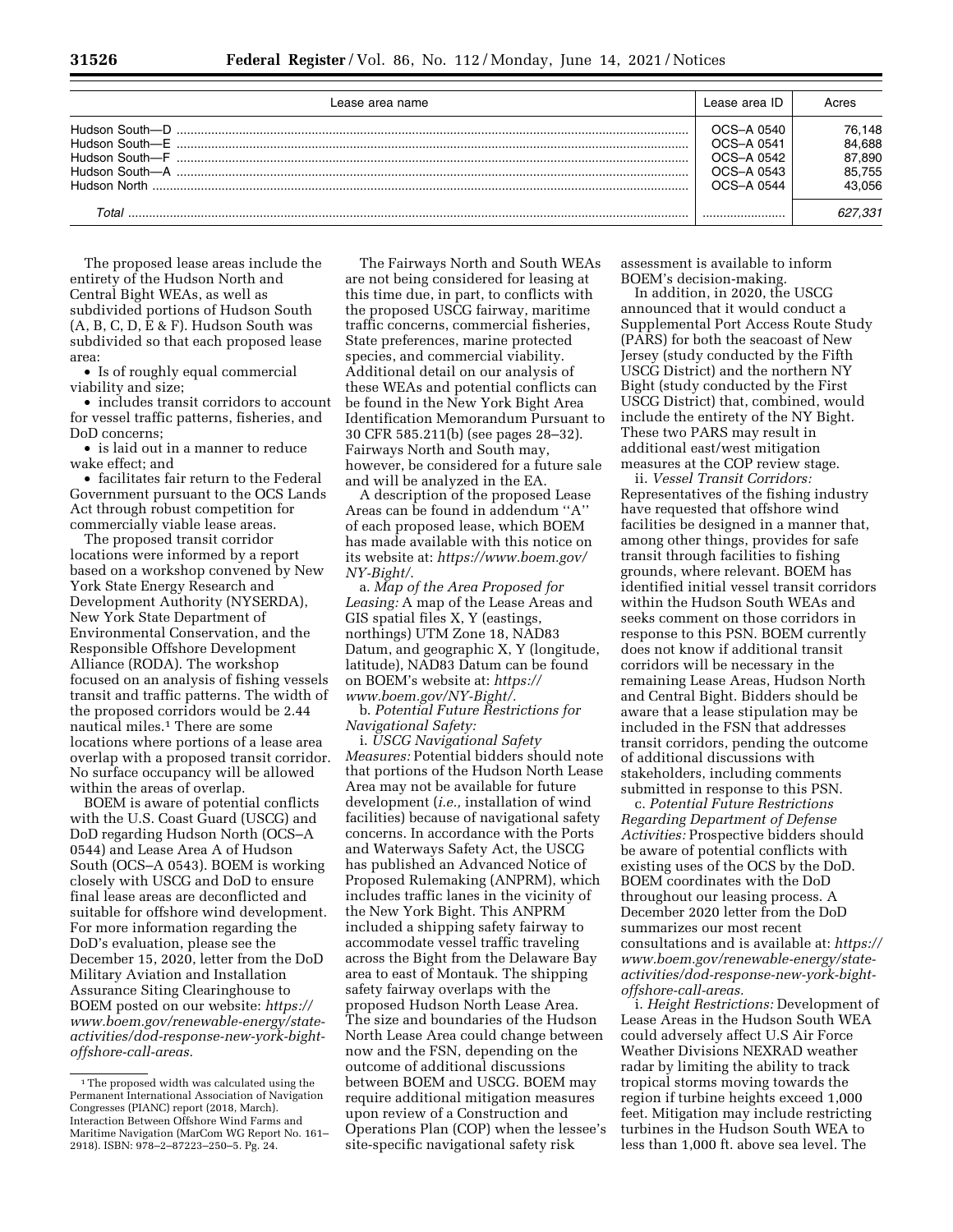exact restrictions could depend on site specific information, and BOEM is currently working with DoD to refine this evaluation based on the Lease Areas proposed in this PSN.

ii. *Air Surveillance and Radar:* The North American Aerospace Defense Command (NORAD) mission may be affected by the development of the Lease Areas. BOEM will coordinate with DoD and the lessee to de-conflict these potential impacts through the COP review stage. Mitigation measures or terms and conditions of a plan approval may result.

iii. *Hudson South—A (OCS–A 0543):*  The Department of the Navy identified impacts to current and future training activities should the entirety of Lease Area Hudson South—A (OCS–A 0543) be developed. BOEM is continuing to work with DoD to evaluate the impacts and identify potential mitigation measures. However, bidders should be aware that portions of this Lease Area may not be available for development. Additional information will likely be published in the FSN.

## **III. Participation in the Proposed Lease Sale**

a. *Bidder Participation:* Entities which are already qualified to participate in an upcoming sale through their response to the Call or submission of qualification materials are not required to take any additional action to affirm their interest. Those entities are listed below:

| Company name                                         | Company<br>No. |
|------------------------------------------------------|----------------|
| Avangrid Renewables, LLC                             | 15019          |
| East Wind LLC<br><b>EDF Renewables Develop-</b>      | 15076          |
|                                                      | 15027          |
| Equinor Wind US LLC                                  | 15058          |
| Horizon Wind Power LLC                               | 15081          |
| North River Wind, LLC<br>RWE Offshore Wind Holdings, | 15096          |
|                                                      | 15061          |
| PNE USA, Inc                                         | 15056          |
| US Mainstream Renewable                              |                |
| Power Inc                                            | 15089          |
|                                                      | 15023          |
| Invenergy Wind Offshore LLC                          | 15091          |

All other entities wishing to participate in the proposed ATLW–8 lease sale must submit the required qualification materials by the end of the 60-day comment period for this notice.

b. *Affiliated Entities:* On the Bidder's Financial Form (BFF) discussed below, eligible bidders must list any other eligible bidders with whom they are affiliated. Affiliated eligible bidders are not permitted to compete against each other in the lease sale and must decide by the start of the auction which eligible bidder (if any) will participate. If two or

more affiliated bidders participate in the auction, BOEM may disqualify some or all such bidders from the auction.

BOEM considers two entities to be affiliated if (a) one entity (or its parent or subsidiary) has or retains any right, title, or interest in the other entity (or its parent or subsidiary), including any ability to control or direct actions with respect to such entity, either directly or indirectly, individually or through any other party; or (b) the entities are both direct or indirect subsidiaries of the same parent company.

### **IV. Questions for Stakeholders**

Stakeholders are encouraged to comment on any matters related to this lease sale that are of interest or concern to them. BOEM has identified certain issues as particularly important in developing this lease sale and encourages comments on how to address these issues through lease terms or stipulations.

*a. Number, size, orientation, and location of the proposed lease areas.* In this PSN, BOEM proposes eight Lease Areas in the NY Bight. BOEM is seeking feedback on the proposed number, size, orientation, and location and welcomes comments on which Lease Areas, if any, should be prioritized for inclusion, or exclusion, from this lease sale or future lease sales.

i. *Lease area size:* During the April 2021 NY Bight Intergovernmental Task Force meeting, BOEM received a comment suggesting that the proposed Lease Areas should be combined to create larger (∼160,000 acres) Lease Areas which would capture greater economies of scale. BOEM seeks comments regarding the preferred lease area size and if additional acreage beyond what is proposed is needed for commercial viability.

*b. Transit corridors:* BOEM has proposed an orientation of Lease Areas in the Hudson South WEA that includes vessel transit corridors. BOEM welcomes comments on transit corridor attributes and the degree to which they meet potential users' needs. Specifically, does the proposed orientation (length, width, etc.) facilitate continuance of existing uses? If not, (a) what are the additional costs of utilizing the proposed transit corridors, and (b) what orientation would better balance any competing needs of renewable energy developers and existing users? BOEM asks commenters to submit technical and scientific data in support of their comments.

*c. Benefits to Underserved Communities:* The January 20, 2021, Executive Order 13985 ''Advancing Racial Equity and Support for

Underserved Communities Through the Federal Government'' directs advancement of equity for all, including people of color and others who have been historically underserved, marginalized, and adversely affected by persistent poverty and inequality. The January 27, 2021, Executive Order 14008 ''Tackling the Climate Crisis at Home and Abroad'' includes the goal of doubling offshore wind by 2030 while creating good jobs and ensuring robust protection for our lands, waters, and biodiversity.

To the extent that it is consistent and allowable within BOEM's statutory authority and applicable laws, BOEM is considering lease stipulations to direct benefits to underserved communities and to better develop the workforce needed to design, construct, operate, and maintain offshore wind farms. BOEM is soliciting information to develop lease stipulations concerning, but not be limited to:

i. Workforce training and development.

ii. contracting with and supporting the development minority- and womenowned businesses.

iii. programs that promote and deliver environmental justice. The stipulations could, for example, mandate or encourage the use of instruments, with plan reporting requirements to show compliance. Alternatively, BOEM may offer incentives in the form of auction credits or credits towards rent and operating fee obligations for investment in the aforementioned categories where appropriate. These incentives could be in the form of a credit for the amount invested in existing State-run programs with similar goals or the establishment of new programs where appropriate. BOEM invites comment on the appropriate mechanisms, evaluation metrics, and valuation of these additional lease requirements.

Commenters are encouraged to describe how these or similar measures would further development of the proposed Lease Areas and the purposes of OCS Lands Act, and provide references to any studies that support their recommendations.

*d. Creating a Domestic Supply Chain:*  To the extent that it is consistent and allowable within BOEM's statutory authority and applicable laws, BOEM is also considering mechanisms such as lease stipulations, auction credits or credits towards rent and operating fee obligations that would incentivize a durable, domestic supply chain conducive to prompt and orderly development of the Lease Area and renewable energy development on the OCS. Commenters are encouraged to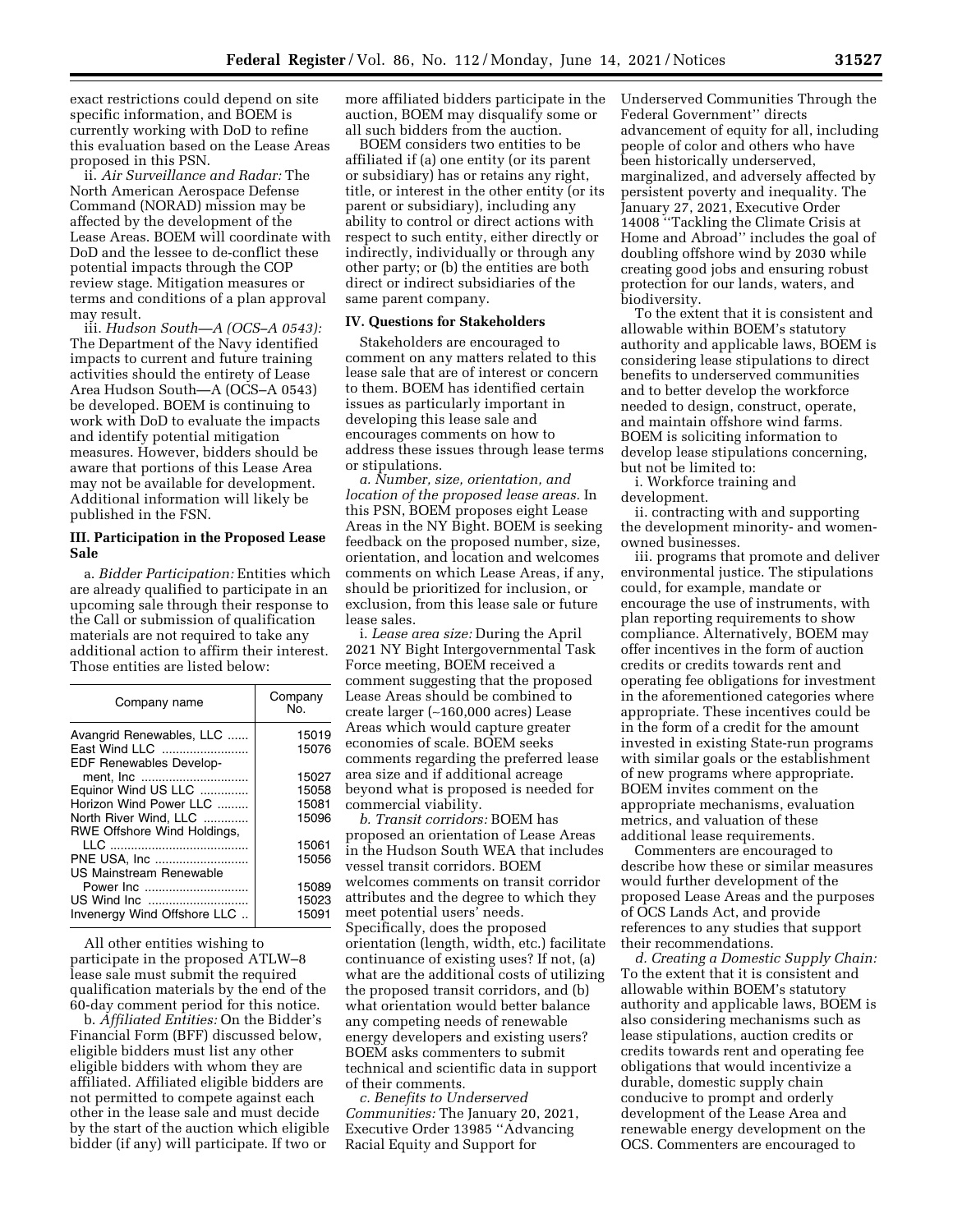describe how these or similar measures would further development of the proposed Lease Areas and the purposes of OCS Lands Act, and provide references to any studies that support their recommendations.

*e. Native American Tribes, Ocean User, and Stakeholder Engagement:* In an effort to require early and regular lessee engagement with affected stakeholders, BOEM is proposing a lease stipulation that would require lessees to provide a semi-annual (*i.e.,* every six months) progress report that summarizes engagement with ocean users potentially affected by proposed activities on the lease or proposed project easement. The progress report would identify and describe: All of the existing users; the lessee's engagement with those users; efforts to avoid, minimize or mitigate any conflict between the existing users and the lessee; and any planned next steps to engage those users and address identified conflicts. The lease stipulation specifically would require coordination with the fishing industry and consideration of potential conflicts prior to proposing a wind turbine layout in the COP. BOEM seeks comment on this concept generally, as well as comment on the contents and timing of such reports.

*f. Limits on number of lease areas per bidder:* BOEM recognizes the dramatic increase in market demand for offshore renewable energy development opportunities and the associated potential for higher lease sale prices. BOEM is proposing to allow each qualified entity to bid for only one lease in any given round and to ultimately acquire only one lease area from the auction. To the extent it reduces competition for individual leases, this would tend to decrease the overall bonus bids. However, a larger number of lessees would tend to increase competition for future energy procurements and drive down the cost of electricity to ratepayers. Additionally, BOEM sees value in increasing the pool of lessees to potentially have more diverse representation of developers. However, BOEM has also contemplated allowing an entity to bid for (and win) up to two lease areas. BOEM is seeking feedback on the proposed one-lease-area per bidder scheme and how different leasing scenarios may influence the advisability of such a limitation (*e.g.,*  number of lease areas offered, size of lease areas, etc.).

*g. Coordinated Engagement:* BOEM has received feedback that the potential addition of eight new OCS wind lessees burdens stakeholders that have limited resources and that are already seeking to

engage with existing lessees. BOEM seeks comment on methods to improve coordination and engagement among lessees, Federally recognized Tribes, ocean users, and stakeholders. Specifically, BOEM is soliciting input on how to improve the frequency, duration, sustainability, and collaborative engagement among these parties, as well as the preferred form it should take (in-person, webinar, facilitated meeting, etc.).

BOEM recognizes its responsibility under Executive Order 13175 to conduct Government-to-Government consultations with Tribal governments. Any coordinated engagement between Federally recognized Tribes and lessees that may be required in a future lease would be in addition to BOEM's responsibilities. To illustrate the intent of this question, one possible lease term to facilitate coordinated engagement could be to require lessees to hold coordination meetings at regular intervals throughout the year (*i.e.,*  quarterly, bi-annually, annually, etc.). These meetings would not substitute for Government-to-Government meetings between Tribes and Federal agencies. During these meetings, lessees would share information and updates about their activities with Federally recognized Tribes and stakeholders and solicit feedback/input from the Tribes about the lessee activities.

*h. Prescribed Layouts:* Should BOEM consider prescribing uniform and aligned turbine layouts for Lease Areas, especially in the Hudson South WEA? Does the establishment of uniform turbine layouts negate the need for established transit corridors?

*i. Rent:* BOEM is seeking feedback on a proposal to simplify the calculation for rental fees—specifically, rental fees for portions of the lease area not yet authorized for commercial operations. For leases issued in previous sales, rent is computed using a fraction of the total nameplate capacity of the project that is not yet in operation. The simplification would divide the area authorized for commercial operations into acreage that is ''generating'' and ''non-generating'' and use the ''non-generating'' acreage as the basis for the rental calculation.

*j. Industry Standards for Environmental Protection:* Are there new industry standards (*e.g.,* technology standards, vessel standards, etc.,) for environmental protection for any phase of development that BOEM should consider?

## **V. Deadlines and Milestones**

This section describes the major deadlines and milestones in the auction process from publication of this PSN to

execution of the lease pursuant to this sale.

a. The PSN Comment Period: *i. Submit Comments:* The public is invited to submit comments during this 60-day period, which will expire on August 13, 2021.

*ii. Public Auction Seminar:* BOEM will host a public seminar to discuss the lease sale process and the auction format. The time and place of the seminar will be announced by BOEM and published on the BOEM website at *[https://www.boem.gov/NY-Bight/.](https://www.boem.gov/NY-Bight/)* No registration or RSVP is required to attend.

*iii. Submit Qualifications Materials:*  All qualification materials must be received by BOEM by the end of the 60 day PSN comment period August 13, 2021. This includes materials sufficient to establish a company's legal, technical, and financial qualifications pursuant to 30 CFR 585.106–.107.

b. End of PSN Comment Period to FSN Publication:

*i. Review Comments:* BOEM will review all comments submitted in response to the PSN during the comment period.

*ii. Finalize Qualifications Reviews:*  Prior to the publication of the FSN, BOEM will complete any outstanding reviews of bidder qualifications materials submitted during the PSN comment period. The final list of eligible bidders will be published in the FSN.

*iii. Prepare the FSN:* BOEM will prepare the FSN by updating information contained in the PSN where appropriate.

*iv. Publish FSN:* BOEM will publish the FSN in the **Federal Register**.

c. FSN Waiting Period: During this period, qualified bidders must take several steps to remain eligible to participate in the auction.

*i. Bidder's Financial Form:* Each bidder must submit a BFF to BOEM in order to participate in the auction. BOEM must receive each bidder's BFF no later than the date listed in the FSN. BOEM will consider extensions to this deadline only if BOEM determines that the failure to timely submit a BFF was caused by events beyond the bidder's control. The BFF can be downloaded at: *[https://www.boem.gov/NY-Bight/.](https://www.boem.gov/NY-Bight/)* Once BOEM has processed a bidder's BFF, the bidder may log into *pay.gov* and submit a bid deposit. For purposes of this auction, you must submit new BFFs rather than rely on any BFFs submitted for previous lease sales. Until further notice, you may submit your BFF electronically in PDF format to the OREP mailbox at *[renewableenergy@](mailto:renewableenergy@boem.gov) [boem.gov.](mailto:renewableenergy@boem.gov)* Digital signatures, affixed to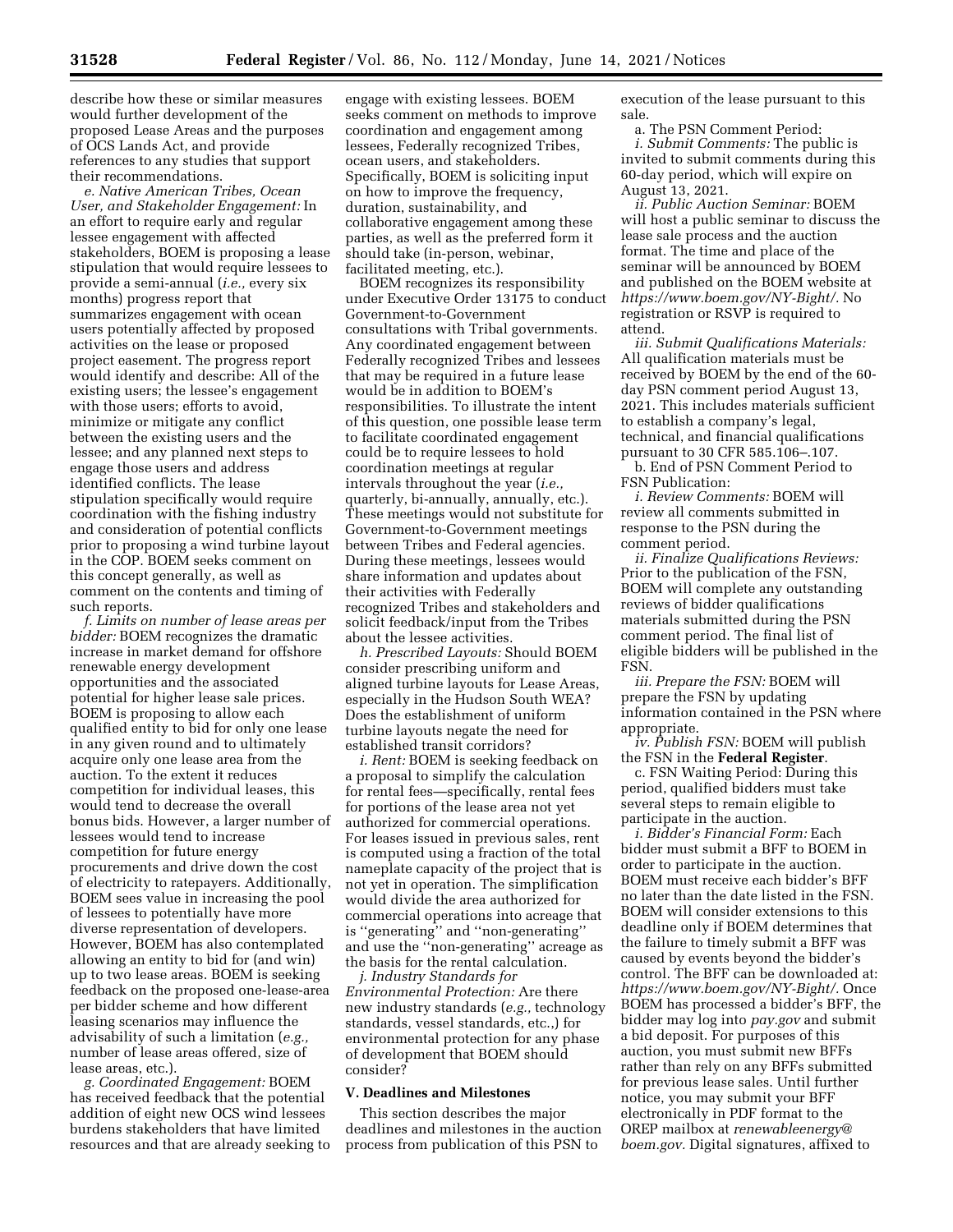paper and digital copies, are also acceptable until further notice.

a. Please accompany your submission with a transmittal letter on company letterhead.

b. BOEM would prefer that bidders use a company email address on their BFF. (See instructions below for more details.)

c. The BFF must be executed by an authorized representative listed on the bidder's legal qualifications. Each bidder is required to sign the selfcertification in the BFF, in accordance with 18 U.S.C. 1001 (Fraud and False Statements).

d. BOEM will consider the date an emailed submission was sent to OREP's *[renewableenergy@boem.gov](mailto:renewableenergy@boem.gov)* mailbox as the official receipt (filed) date.

*ii. Bid Deposit:* Each bidder must provide a bid deposit of \$5,000,000. Should the FSN allow bidders to win up to two lease areas, a bid deposit of \$10,000,000 would be required to bid on two leases. Bid deposits would be due no later than the date listed in the FSN to participate in the mock auction and the monetary auction. BOEM will consider extensions to this deadline only if BOEM determines that the failure to timely submit the bid deposit was caused by events beyond the bidder's control. Further information about bid deposits can be found in the ''Bid Deposit'' section of this notice.

d. *Mock Auction:* BOEM will hold a mock auction that is open only to qualified bidders who have met the requirements and deadlines for auction participation, including submission of the bid deposit. Final details of the mock auction will be provided in the FSN.

e. *Conduct the Auction:* BOEM, through its contractor, will hold a monetary auction as described in the FSN. The auction will take place no sooner than 30 days following publication of the FSN in the **Federal Register**. The estimated timeframes described in this PSN assume the auction will take place approximately 45 days after publication of the FSN. Final dates will be included in the FSN. BOEM will announce the provisional winners of the lease sale after the auction ends.

f. *From the Auction to Lease Execution:* 

*i. Refund Non-Winners:* Once the provisional winners have been announced, BOEM will provide the non-winners with a written explanation of why they did not win and return their bid deposits.

*ii. Department of Justice (DOJ) Review:* DOJ will have 30 days in which to conduct an antitrust review of the auction, pursuant to 43 U.S.C. 1337(c).

*iii. Delivery of the Lease(s):* BOEM will send three copies of the relevant lease to each winner, with instructions on how to execute the lease. The first year's rent is due 45-calendar days after the winner's receipt of the lease copies for execution.

*iv. Return the Lease:* Within 10 business days of receiving the lease copies, the auction winners must post financial assurance, pay any outstanding balance of their bonus bids (*i.e.,* winning monetary bid minus applicable bid deposit), and sign and return the three lease copies. The winners may request extensions to the 10-day deadline, and BOEM may grant such extensions if BOEM determines the delay to be caused by events beyond the requesting winner's control, pursuant to 30 CFR 585.224(e).

*v. Execution of Lease:* Once BOEM has received the signed lease copies and verified that all other required materials have been received, BOEM will make a final determination regarding its issuance of each lease and will execute each lease, if appropriate.

## **VI. Withdrawal of Blocks**

BOEM reserves the right to withdraw all or portions of the Lease Areas prior to executing the leases with the winning bidders.

## **VII. Lease Terms and Conditions**

BOEM has made available the proposed terms, conditions, and stipulations for the OCS commercial wind leases to be offered through this proposed sale. If and when a lease is issued, BOEM reserves the right to require compliance with additional terms and conditions associated with approval of a Site Assessment Plan (SAP) or COP. The proposed lease is on BOEM's website at: *[https://](https://www.boem.gov/NY-Bight/) [www.boem.gov/NY-Bight/.](https://www.boem.gov/NY-Bight/)* The lease includes the following seven attachments:

1. Addendum ''A'' (Description of Leased Area and Lease Activities);

2. Addendum ''B'' (Lease Term and Financial Schedule);

3. Addendum ''C'' (Lease Specific Terms, Conditions, and Stipulations);

4. Addendum ''D'' (Project Easement); 5. Addendum ''E'' (Rent Schedule Post COP Approval);

6. Appendix A to Addendum ''C'' (Incident Report: Protected Species Injury or Mortality); and

7. Appendix B to Addendum ''C'' (Required Data Elements for Protected Species Observer Reports).

Addenda "A," "B," and "C" provide detailed descriptions of lease terms and conditions. Addendum ''D'' will be completed at the time of COP approval or approval with modifications. Addendum ''E'' will be completed after COP approval or approval with conditions. After considering comments on the PSN and proposed leases, BOEM will publish final lease terms and conditions in the FSN.

a. Required Plans for Potential Development of Executed Leases: Pursuant to 30 CFR 585.601, if site assessment activities will be conducted, the lessee must submit a SAP within 12 months of lease issuance. If the leaseholder intends to continue its commercial lease with an operations term, the lessee must submit a COP at least 6 months before the end of the site assessment term.

b. *Revised Lease Stipulations:* BOEM is proposing to add or revise the following lease stipulations or provisions as compared with previous commercial leases:

*i. Fisheries Communication Plan:* The requirement for the Fisheries Communication Plan (FCP) has been amended to specify that the FCP must include discussions with fisheries stakeholders regarding any planned facilities within 120 days of lease execution.

*ii. Native American Tribes Communication Plan:* BOEM has added a lease stipulation requiring the lessee to develop a Native American Tribes Communication Plan (NATCP). The NATCP would include a requirement for the lessee to designate a Tribal Liaison responsible for communicating with Federally recognized Tribes, to provide BOEM and Federally recognized Tribes with a draft NATCP, and to meet with Federally recognized Tribes to discuss the NATCP within 120 days of lease execution.

*iii. Protected Species:* In October 2018, BOEM initiated ESA section 7 formal consultation with the NMFS to update the project design criteria (PDCs) and best management practices (BMPs) to be more consistent with recent incidental harassment authorizations (IHAs) issued by NMFS under the Marine Mammal Protection Act for site survey and data collection activities. In January 2020, BOEM and NMFS agreed to convert the formal consultation to a programmatic informal consultation with NMFS limited to surveys and installation of met buoys associated with leases. Activities include geophysical and geotechnical surveys and the installation and decommissioning of met buoys in support of offshore wind energy projects.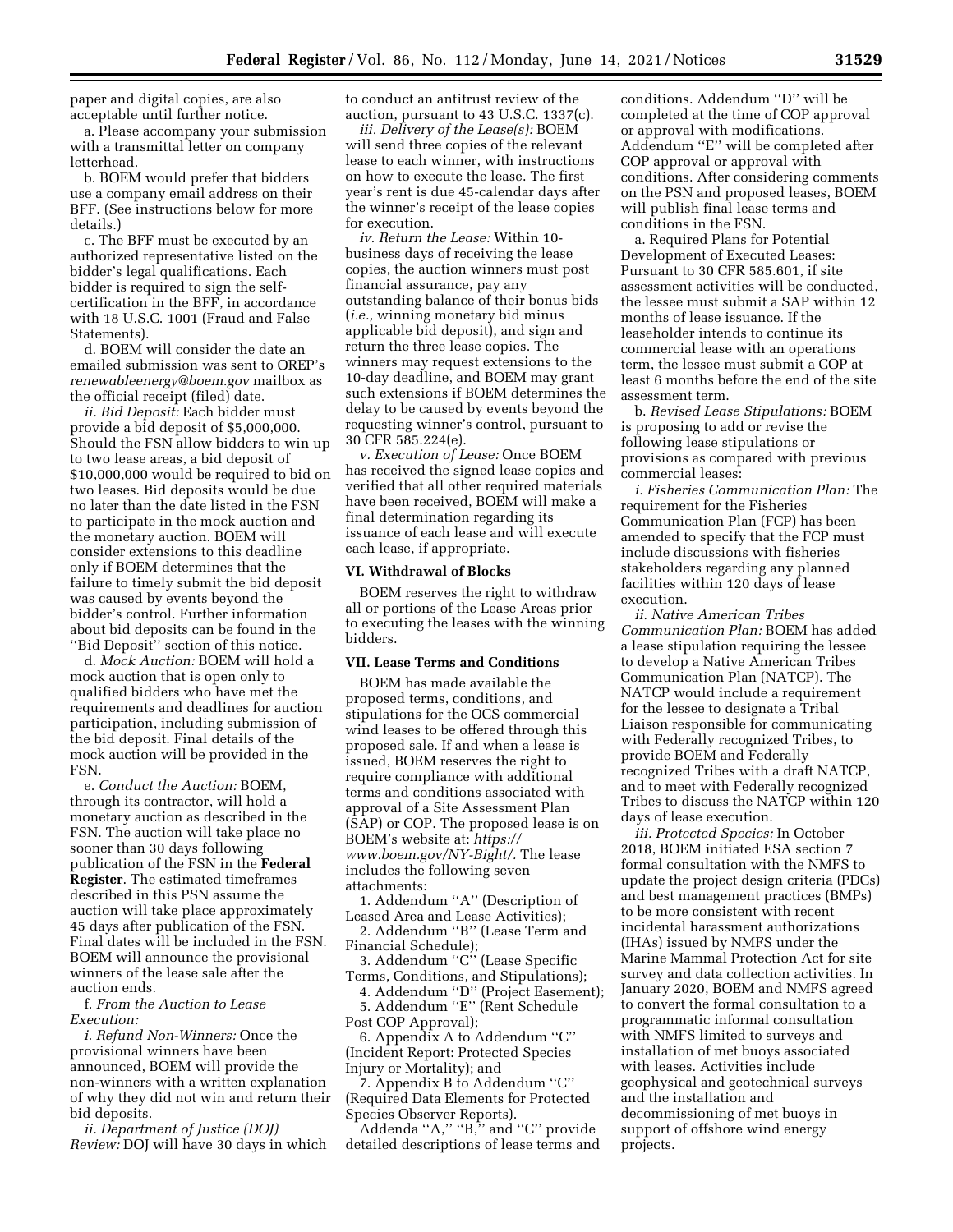Mitigation measures adopted during the consultation rely upon the most upto-date science and mirror those included in recent IHAs. Adopting these measures would reduce the number of requests by the lessee to modify its lease stipulations to be consistent with their respective NMFS-issued IHAs, which in turn reduces compliance burdens on the lessee and BOEM. Thus, BOEM proposes that the lease stipulations no longer specify exclusion zones for sound propagation from geophysical survey equipment, vessel strike avoidance measures, or protected species observer procedures. BOEM intends to finalize the programmatic informal consultation with NMFS before the FSN.

*iv. Site Characterization:* BOEM has updated language regarding survey plans and pre-survey meetings (Section 2.1 of addendum C to the proposed lease). BOEM recommends changing the requirement for a pre-survey meeting with the lessor to be at the discretion of BOEM. BOEM also recommends removing the requirement for the lessee to meet with BOEM prior to holding Tribal pre-survey meetings, which would allow more flexibility in scheduling Tribal pre-survey meetings, possibly holding them earlier and allowing for greater opportunity for Tribal input.

*v. Siting Conditions:* BOEM has included lease stipulations that outline those situations where the lessee may not construct surface facilities.

*vi. Operating Fee:* BOEM is proposing several simplifications to the operating fee. The changes include eliminating the inflation adjustment, moving from a weighted peak/off-peak power price to a simple hourly average, and eliminating the 10 percent limit to the capacity adjustment every five years. These changes are designed to simplify the operating fee calculation and will have minimal impact on the amount of operating fee revenues paid by developers. BOEM is also proposing to simplify the capacity formulation by utilizing the nameplate capacity in the Fabrication and Installation Report (FIR) rather than the COP for the operating fee calculation.

*vii. Project Labor Agreements:* BOEM is proposing the addition of a lease stipulation which would require the lessee to make every reasonable effort to enter into a project labor agreement (PLA) covering the construction stage of any project proposed for the leased area. The proposed stipulation is responsive to Executive Order 14008, ''Executive Order on Tackling the Climate Crisis at Home and Abroad,'' and would support

BOEM's achievement of the following OCS Lands Act factors:

i. Expeditious and orderly

development (43 U.S.C. 1332 (3)). ii. Safe operations conducted by welltrained personnel (43 U.S.C. 1332 (6)).

iii. Any activity is carried out in a

manner that provides for safety (43

U.S.C. 1337(p)(4)(A)).

iv. Fair return (43 U.S.C.  $1337(p)(2)(A)$ ).

PLAs may support the achievement of these goals—including expeditious development and potentially more years of receipt of operating fees—by assuring labor stability.

*viii. Stakeholder and Ocean User Engagement Summary:* BOEM is proposing to require the lessee to include a stakeholder and ocean user engagement summary as part of its progress reporting requirements (see section 2.2 of addendum C of the lease). This summary would include a description of all existing users, engagement activities with those users during the reporting period, and a description of efforts to minimize any conflict between the existing users and the lessee.

### **VIII. Lease Financial Terms and Conditions**

This section provides an overview of the annual payments required of the lessee that are fully described in the proposed leases and of the financial assurance requirements that would be associated with those leases.

a. *Rent:* Pursuant to 30 CFR 585.224(b) and 585.503, the first year's rent payment of \$3 per acre is due within 45-calendar days of the date the lessee receives the lease for execution. Thereafter, annual rent payments are due on the anniversary of the effective date of the lease (Lease Anniversary). Once commercial operations under the lease begin, BOEM will charge rent only for the portions of the leased area not authorized for commercial operations, *i.e.,* not generating electricity. The fraction of the leased area accruing rent will be based on the fraction of the total nameplate capacity of the project that is not yet in operation. This fraction is calculated by dividing the nameplate capacity not yet authorized for commercial operations at the time payment is due by the maximum capacity of project approved in the COP. The annual rent due for a given year is then derived by multiplying this fraction by the amount of rent that would have been due for the lessee's entire lease area at the rental rate of \$3 per acre.

*For example:* For an 84,688 acre lease (the size of OCS–A 0537), the rent

payment will be \$254,064 per year if no portion of the leased area is authorized for commercial operations. If 514 megawatts (MW) of a project's nameplate capacity is operating (or authorized for operation) and if the approved COP specifies a maximum project capacity of 1,028 MW, the rent payment will be \$127,032. This payment is based on the 514 MW of nameplate capacity BOEM has not yet authorized for commercial operations. For the above example, this would be calculated as follows: 514 MW/1,028  $MW \times (\$3/acre \times 84,688 \text{ acres}) =$ \$127,032. If a COP does not propose commercial activities for the entirety of the leased area, rent for the portions of the leased area not included in the COP will be calculated at the rental rate of \$3 per acre.

If BOEM approves the lessee's application for relinquishment of a portion of its leased area, submitted within 45-calendar days following the date that the lessee receives the lease for signature, the lessee owes no rent payment on the relinquished portion of the lease area. Later relinquishments of any portion of the lease area will reduce the lessee's rent payments starting in the year following BOEM's approval of the relinquishment.

The lessee must also pay rent for any project easement associated with the lease, commencing on the date that BOEM approves the COP (or modification thereof) that describes the project easement. Annual rent for a project easement that is 200 feet wide and centered on the transmission cable is \$70 per statute mile. For any additional acreage required, the lessee must also pay the greater of \$5 per acre per year or \$450 per year.

b. *Operating Fee:* For purposes of calculating the initial annual operating fee payment pursuant to 30 CFR 585.506, BOEM applies an operating fee rate to a proxy for the wholesale market value of the electricity expected to be generated from the project during its first 12 months of operations. This initial payment will be prorated to reflect the period between the commencement of commercial operations and the Lease Anniversary. The initial annual operating fee payment is due within 45 days of the commencement of commercial operations. Thereafter, subsequent annual operating fee payments are due on or before each Lease Anniversary.

The subsequent annual operating fee payments are calculated by multiplying the operating fee rate by the imputed wholesale market value of the projected annual electric power production. For the purposes of this calculation, the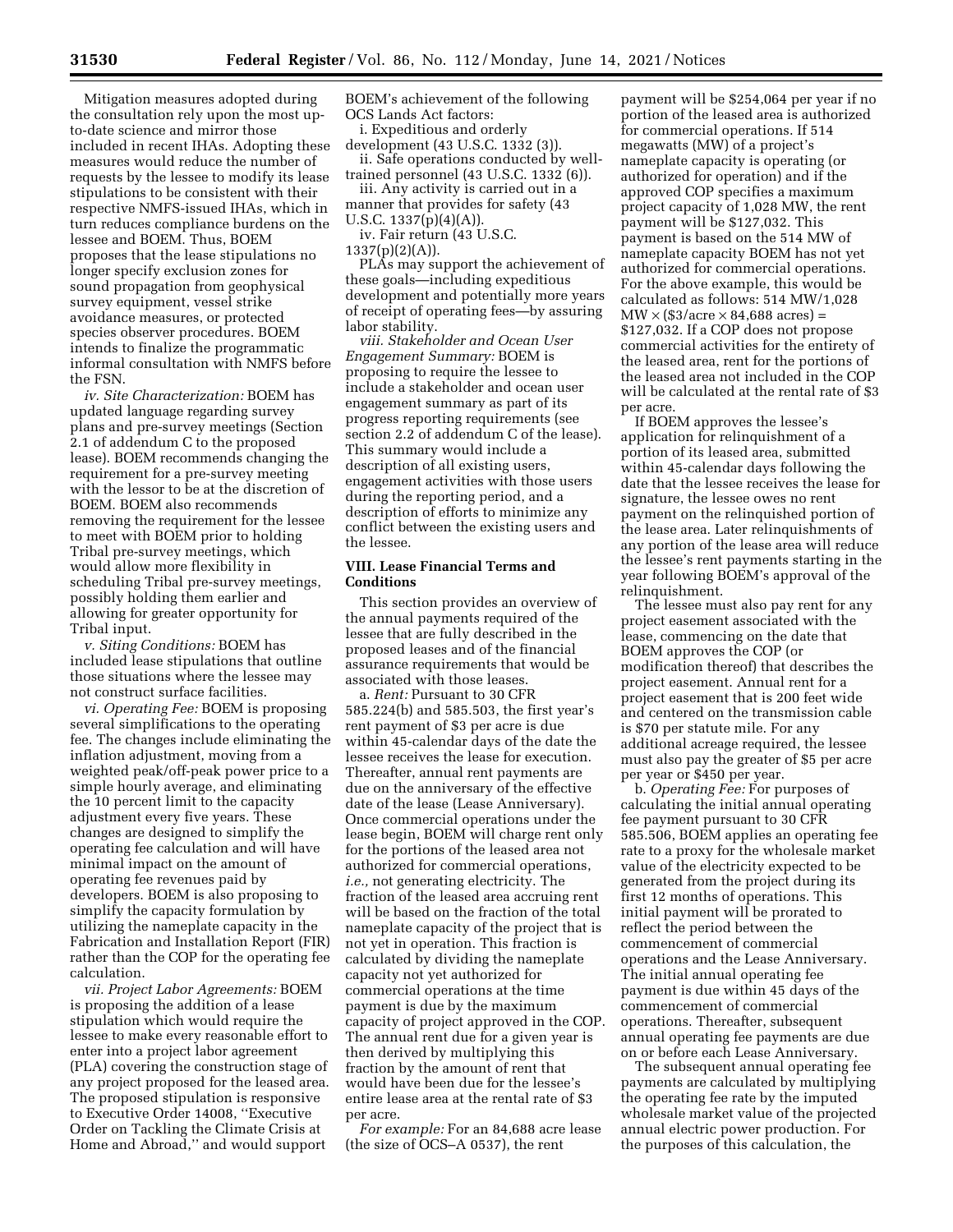imputed market value is the product of the project's annual nameplate capacity, the total number of hours in the year (8,760), the capacity factor, and the annual average price of electricity

derived from a regional wholesale power price index. For example, the annual operating fee for a 1,028 MW wind facility operating at a 40% capacity (*i.e.,* capacity factor of 0.4) with a regional wholesale power price of \$40/ MWh and an operating fee rate of 0.02 would be calculated as follows:

Annual Operating Free = 
$$
1,028MW \times 8,760 \frac{\text{hrs}}{\text{year}} \times 0.4 \times
$$

 $\frac{$40}{MWh}$  Power Price  $\times$  0.02 = \$2,881,689.60

*i. Operating Fee Rate:* The operating fee rate is the share of imputed wholesale market value of the projected annual electric power production due to the Office of Natural Resources Revenue as an annual operating fee. For the Lease Areas, BOEM will set the fee rate at 0.02 (*i.e.,* 2%) for the entire life of commercial operations.

*ii. Nameplate Capacity:* Nameplate capacity is the maximum rated electric output, expressed in MW, which the turbines of the wind facility under commercial operations can produce at their rated wind speed as designated by the turbine's manufacturer. The nameplate capacity available at the start of each year of commercial operations on the lease will be the capacity provided in the FIR. For example, if the lessee installed 100 turbines as documented in its FIR, and each is rated by the manufacturer at 12 MW, the nameplate capacity of the wind facility is 1,200 MW.

*iii. Capacity Factor:* The capacity factor relates to the amount of energy delivered to the grid during a period of time compared to the amount of energy the wind facility would have produced at full capacity during that same period of time. This factor is represented as a decimal between zero and one. There are several reasons why the amount of power delivered is less than the theoretical 100% of capacity. For a wind facility, the capacity factor is mostly determined by the availability of wind. Transmission line loss and down time for maintenance or other purposes also affect the capacity factor.

The capacity factor for the year in which the commercial operation date occurs, and for the first six full years of commercial operations on the lease, is set to 0.4 (*i.e.,* 40%). At the end of the sixth year, the capacity factor may be adjusted to reflect the performance over the previous five years based upon the actual metered electricity generation at the delivery point to the electrical grid. Similar adjustments to the capacity factor may be made once every five years thereafter.

*iv. Wholesale Power Price Index:*  Pursuant to 30 CFR 585.506(c)(2)(i), the wholesale power price, expressed in dollars per MW-hour, is determined at the time each annual operating fee payment is due. For the leases offered in this sale, BOEM is proposing to use the simple average of the spot price indices for NYISO New York City (Zone J).

c. *Financial Assurance:* Within 10 business days after receiving the lease copies and pursuant to 30 CFR 585.515– .516, the provisional winners of the leases must provide an initial, leasespecific bond or other approved means of meeting the initial financial assurance requirements in the amount of \$100,000. The provisional winners may meet financial assurance requirements by posting a surety bond or by setting up an escrow account with a trust agreement giving BOEM the right to withdraw the money held in the account on demand. BOEM encourages the provisional winners to discuss the financial assurance requirement with BOEM as soon as possible after the auction has concluded.

BOEM will base the amount of all SAP, COP, and decommissioning financial assurance on cost estimates for meeting all accrued lease obligations at the respective stages of development. The required amount of supplemental and decommissioning financial assurance will be determined on a caseby-case basis.

The financial terms described above can be found in addendum ''B'' of the leases, which BOEM has made available with this notice on its website at: *[https://www.boem.gov/NY-Bight/.](https://www.boem.gov/NY-Bight/)* 

### **IX. Bidder's Financial Form**

Each bidder must fill out the BFF referenced in this PSN. BOEM has also made a copy of the form available with this notice on its website at: *[https://](https://www.boem.gov/NY-Bight/) [www.boem.gov/NY-Bight/](https://www.boem.gov/NY-Bight/)*. BOEM recommends that each bidder designate an email address in its BFF that the bidder will then use to create an account in *pay.gov* (if it has not already done so). BOEM will not consider BFFs

submitted by bidders for previous lease sales to satisfy this requirement for this auction. BOEM will only consider BFFs submitted after the deadline set in the FSN if BOEM determines that the failure to timely submit the BFF was caused by events beyond the bidder's control. BOEM will only accept an original, executed paper copy of the BFF. The BFF must be executed by an authorized representative listed in the qualifications package on file with BOEM as authorized to bind the company.

#### **X. Bid Deposit**

Each qualified bidder must submit a bid deposit no later than the date listed in the FSN. Typically, this deadline is approximately 30-calendar days after the publication of the FSN. BOEM will consider extensions to this deadline only if BOEM determines that the failure to timely submit the bid deposit was caused by events beyond the bidder's control.

Following the auction, bid deposits will be applied against the high bonus bid obligation. If the bid deposit exceeds a bidder's total financial obligation, BOEM will refund the balance of the bid deposit to the bidder. BOEM will refund bid deposits to non-winners once BOEM has announced the provisional winners.

If BOEM offers a lease to a provisional winner who fails to timely return the signed lease, to establish financial assurance, or to pay the balance of its bid, BOEM will retain the provisional winner's bid deposit. In such a circumstance, BOEM reserves the right to determine which bid would have won in the absence of the bid previously determined to be the winning bid and to offer a lease pursuant to this next highest bid.

## **XI. Minimum Bid**

The minimum bid is the lowest bid BOEM will accept as a winning bid, and it is where BOEM will start the bidding in the auction. BOEM proposes a minimum bid of \$100.00 per acre for this lease sale.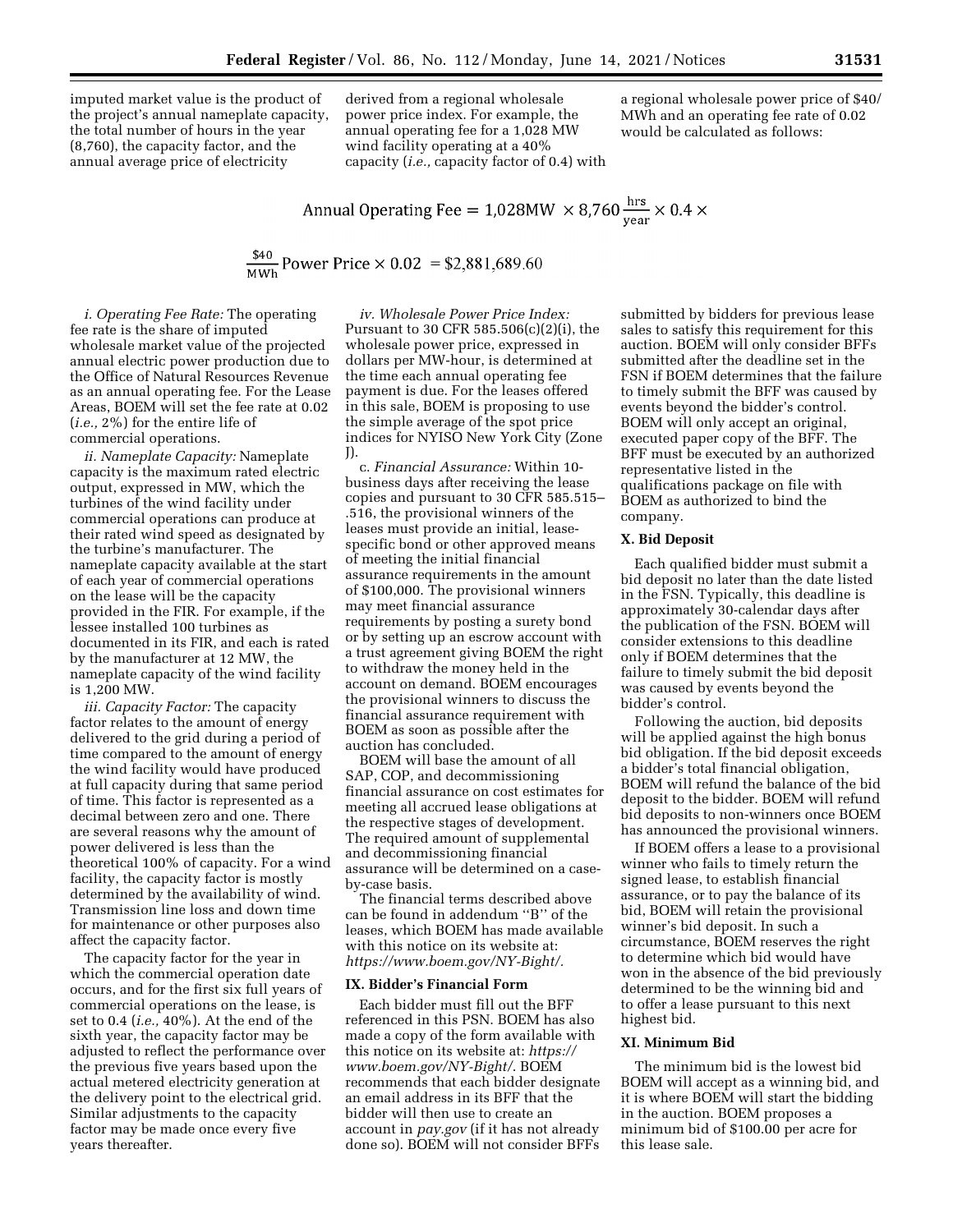## **XII. Auction Procedures**

a. *Ascending Bidding With Cash Bid Variable:* As authorized under 30 CFR 585.220(a)(2) and 585.221(a)(1), BOEM proposes to use an ascending bidding auction with cash as the bid variable for this lease sale. BOEM proposes to start the auction using the minimum bid prices for each of the Lease Areas and increase those prices incrementally until no more than one active bidder per Lease Area remains in the auction.

During the April 2021 NY Bight Intergovernmental Task Force meeting, BOEM learned of interest in a sequential auction format. A sequential auction format would feature separate auctions for each of the Lease Areas, with one area's auction completed before the next one begins. This auction method would introduce a random and opaque valuation for each area auctioned. Sequential auctions are strategically very complex for bidders because bidders need to make final bidding decisions for ''early'' lease areas without knowledge of ''later'' lease areas' values. As a result, bidders are likely to overbid or underbid, and the relative prices for different lease areas will not reflect bidders' relative valuations. Furthermore, sequential auctions do not accommodate substitutes or complements. Sequential auctions are also more likely to lead to gamesmanship and inefficient outcomes.

In contrast, the simultaneous ascending clock auction, which BOEM has used in the past, allows the bidder to monitor bidding activity in real time, to adjust its bid and choice of lease areas, and to stop bidding in the auction accordingly. If the price for one area becomes too high, the bidder has the option to focus on a different lease area with a lower price. Simultaneous auctions allow for a rational and beneficial outcome for all parties involved. This method is highly regarded in the academic literature and serves as the best practice for optimal outcomes.

b. *The Auction:* Using an online bidding system to host the auction, BOEM will start the bidding for Leases OCS–A 0537 through 0544, as described below. BOEM is proposing that bidders will be able to bid for one of the offered Lease Areas in each round of the auction, and ultimately acquire only one of the Lease Areas from the auction. However, BOEM is seeking input on this decision, and the auction format in which a bidder can bid on one or two Lease Areas is described below.

i. *If bidders are allowed to bid for and win only one lease area:* The auction

will be conducted in a series of rounds. At the start of each round, BOEM will state an asking price for each lease area. If a bidder is willing to meet the asking price for one of the Lease Areas, it will indicate its intent by submitting a bid equal to the asking price. A bid at the full asking price is referred to as a ''live bid.'' To participate in the next round of the auction, a bidder must have submitted a live bid for one of the Lease Areas (or have a carried-forward bid) in each previous round.

As long as there are two or more live bids (including bids carried forward) for at least one of the Lease Areas, the auction moves to the next round. BOEM will raise the asking price for each of the Lease Areas that has received two or more live bids in the previous round. Asking price increments will be determined based on several factors, including (but not necessarily limited to) the expected time needed to conduct the auction and the number of rounds that have already occurred. BOEM reserves the right to increase or decrease bidding increments as appropriate.

Generally, a bidder that submitted a live bid in the previous round is free to bid on one of the eight Lease Areas in the current round. However, an exception exists. A bidder may switch its live bid from one of the Lease Areas to another in the current round only if its bid from the previous round was contested—*e.g.,* a bidder cannot switch from OCS–A 0537 to OCS–A 0538 unless there was at least one other live bid for OCS–A 0537 in the last round. If the bid was uncontested in the previous round, the bidder cannot switch Lease Areas, and its previous round bid will be carried forward to the next round. If another bidder places a live bid on OCS–A 0537 later in the auction, BOEM will stop automatically carrying forward the previously uncontested bid on that lease area. The bidder that placed the previously carried forward bid is then free to bid on any of the Lease Areas in the next round at the new asking prices.

A bidder remains eligible to participate in the auction if it submitted a live bid in the prior round or had a previously uncontested live bid carried forward by BOEM to the previous round. If a bidder decides to stop bidding further when its bid is contested, there remain circumstances in which the bidder could win (*e.g.,* if the bid is ultimately selected in the winner determination that is described in detail below, or if the winning bid is disqualified at the award stage of the auction). If this happens, the bidder may be bound by its bid and thus obligated to pay the full bid amount. Bidders may

be bound by any of their bids until the auction results are finalized.

Between rounds, BOEM will disclose to all bidders that submitted bids: (1) The number of live bids (including bids carried forward) for each of the Lease Areas in the previous round of the auction (*i.e.,* the level of demand at the asking price); and (2) the asking price for each of the Lease Areas in the upcoming round of the auction.

A bidder is only eligible to continue bidding in the auction if it has submitted a live bid (or had a bid carried forward) in the previous round. In any round after the first round, however, a bidder may submit an ''exit bid'' (also known as an ''intra-round bid''). An exit bid can only be submitted for the same lease area as the bidder's contested live bid in the previous round. An exit bid is a bid that is higher than the previous round's asking price, but less than the current round's asking price for that lease area. An exit bid is *not* a live bid, and it represents the final bid that a bidder may submit in the auction. A bidder may not submit both an exit bid on one of the Lease Areas and a live bid on a different one. During the auction, the exit bid can only be seen by BOEM, and not by other bidders.

A lease area with only exit bids in a given round will not have its asking price raised in the next round because BOEM only raises asking prices when a lease area receives multiple live bids. As soon as each of the Lease Areas has one or zero live bids (including bids carried forward), the auction is over, regardless of the number of exit bids on each area.

After the bidding ends, BOEM will determine the provisionally-winning bids for each lease area by a two-stage procedure. In Stage 1, the highest bid (live bid or exit bid) received for each lease area in the final round will be designated the provisionally-winning bid, if there is a single highest bid. In the event of a tie (*i.e.,* if two or more bidders submitted identical highest exit bids for the same lease area), the selection of one of the highest exit bids will be deferred until Stage 2.

In stage 2, BOEM will consider bids from all bidding rounds for Lease Areas that were not assigned in stage 1 by bidders who were not assigned one of the Lease Areas in stage 1. BOEM will select the combination of such bids that maximizes the sum of the bid amounts of the selected bids, subject to the following constraints: (1) Each lease area that received multiple highest exit bids in the final round (but no live bid) is assigned to one of the bidders that submitted the highest exit bid; (2) at most one bid from each bidder can be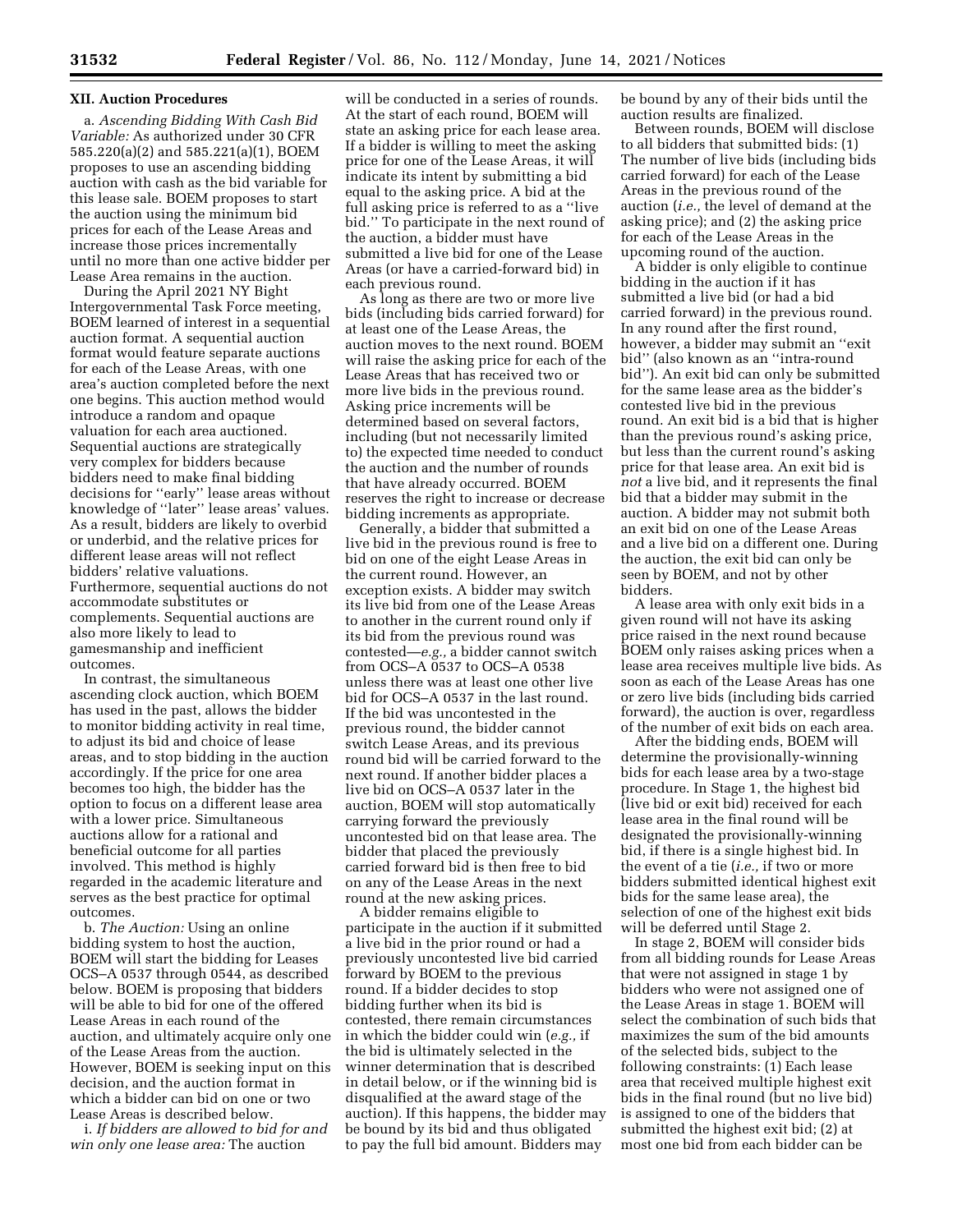selected; and (3) at most one bid for each lease area can be selected. If there is a unique combination of bids that solves this maximization problem, then these are deemed to be the remaining provisionally winning bids. If two or more combinations of bids tie by producing the same maximized sum of bid amounts, the auction system will select one of the combinations by generating pseudorandom numbers. The provisional winners will pay the amounts of their provisionally winning bids.

ii. *If bidders are allowed to bid for and win two lease areas:* The auction will be conducted in a series of rounds. At the start of each round, BOEM will state an asking price for each of the Lease Areas. If a bidder is willing to meet the asking price for up to two of the Lease Areas (if eligible), it will indicate its intent by submitting a bid equal to the asking price for the selected Lease Areas. A bid for one or more of the Lease Areas at the sum of their full asking prices is referred to as a ''live bid.'' To participate in the next round of the auction, a bidder must have submitted a live bid for at least one of the Lease Areas (or have a carriedforward bid) in each previous round.

As long as there are two or more live bids (including bids carried forward) for at least one of the Lease Areas, the auction moves to the next round. BOEM will raise the asking price for each of the Lease Areas that has received two or more live bids in the previous round. Asking price increments will be determined based on several factors, including (but not necessarily limited to) the expected time needed to conduct the auction and the number of rounds that have already occurred. BOEM reserves the right to increase or decrease bidding increments as appropriate.

Each bidder is allowed to submit a live bid for up to two of the Lease Areas based on its ''eligibility'' at the opening of each round. A bidder's eligibility is either two, one, or zero Lease Areas, and it corresponds to the maximum number of Lease Areas that a bidder may include in a live bid during a single round of the auction. A bidder's initial eligibility is determined based on the amount of the bid deposit submitted by the bidder prior to the auction. To be eligible to offer a bid on one of the Lease Areas at the start of the auction, a bidder must submit a bid deposit of \$5,000,000. To be eligible to offer a bid on two of the Lease Areas, a bidder must submit a bid deposit of \$10,000,000. A bidder's bid deposit will be used by BOEM as a down payment on any monetary obligations incurred by the bidder should it be awarded a lease.

As the auction proceeds, a bidder's eligibility is determined by the number of Lease Areas included in its live bid submitted in the round prior to the current round. That is, if a bidder submitted a live bid on one of the Lease Areas in the previous round, that bidder may submit a bid that includes at most one of the Lease Areas in the current round. If a bidder submitted a live bid that included two Lease Areas in the previous round, the bidder may submit a live bid that includes at most two of the Lease Areas in the current round. When a bidder authorized to submit two bids submits one live bid, the bidder's eligibility is permanently reduced. Thus, eligibility in successive rounds may stay the same or go down, but it can never go up.

Generally, a bidder that submitted a live bid in the previous round is free to bid on one or two (depending on its eligibility) of the eight areas in the current round. However, an exception exists. A live bid in the previous round is deemed to be uncontested if there were no other live bids by other bidders that included any of the Lease Areas in the live bid. (For example, suppose that a bidder placed a live bid for OCS–A– 0537 and OCS–A–0538. If no other bidder placed a live bid that included either OCS–A–0537 or OCS–A–0538, then the bid is deemed to be uncontested.) If a bid was uncontested in the previous round, the bid will be carried forward to the next round, and the bidder cannot place any other bids in that next round. (However, continuing the example, once another bidder places a live bid that includes either OCS–A 0537 or OCS–A 0538 later in the auction, BOEM will stop automatically carrying forward the previously uncontested bid. Starting in the next round, the bidder that placed the previously carried forward bid is then free to place any live bid or intraround bid permitted by the rules, and the bidder is then not required to stay on either OCS–A–0537 or OCS–A– 0538.)

A bidder remains eligible to participate in the auction if it submitted a live bid in the prior round or had a previously uncontested live bid carried forward by BOEM to the current round. If a bidder decides to stop bidding further when its bid is contested, there are still circumstances in which the bidder could win (*e.g.,* if the bid is ultimately selected in the winner determination that is described in detail below or if the winning bid is disqualified at the award stage of the auction). If this happens, the bidder may be bound by its bid and thus obligated to pay the full bid amount. Bidders may

be bound by any of their bids until the auction results are finalized.

Between rounds, BOEM will disclose to all bidders that submitted bids: (1) The number of live bids (including bids carried forward) for each of the Lease Areas in the previous round of the auction (*i.e.,* the level of demand at the asking price); and (2) the asking price for each of the Lease Areas in the upcoming round of the auction.

A bidder is eligible to continue bidding in the auction only if it has submitted a live bid (or had a bid carried forward) in the previous round. In any round after the first round, however, a bidder may submit an ''intraround bid.'' An intra-round bid is similar to an ''exit bid.'' An intra-round bid consists of a single offer price for exactly the same Lease Areas on which the bidder placed a live bid in the previous round. The single offer price must be greater than the sum of the asking prices for the Lease Areas bid on in the previous round and less than the sum of the asking prices for these Lease Areas in the current round. A bidder may not submit an intra-round bid in the current round if its previous round bid was uncontested.

A bidder that has submitted a live bid for two of the Lease Areas in the previous round may choose to submit an intra-round bid in the current round (consisting of those two Lease Areas) and may also submit a live bid at the current round's asking price on one of the Lease Areas in the bidder's intraround bid or on another of the Lease Areas entirely. After a bidder submits an intra-round bid for two Lease Areas, all subsequent bids placed by the bidder can include at most one of the Lease Areas. A bidder that has submitted a live bid for one of the Lease Areas in the previous round may choose to submit an intra-round bid in the current round (consisting of that one lease area). Placing an intra-round bid that includes one of the Lease Area terminates the bidder's ability to submit subsequent bids.

Intra-round bids are not considered to be live bids for the purpose of determining whether to conclude the auction, for determining whether to increase the asking price for a particular lease area, or for disclosing the demand for a lease area. During the auction, an intra-round bid can only be seen by BOEM, and not by other bidders.

For example, consider the case of a bidder who has bid on two of the Lease Areas in previous rounds and hence is eligible to continue bidding on two areas in the current round. Suppose that the asking prices for Hudson South E and F were \$750,000 and \$600,000 in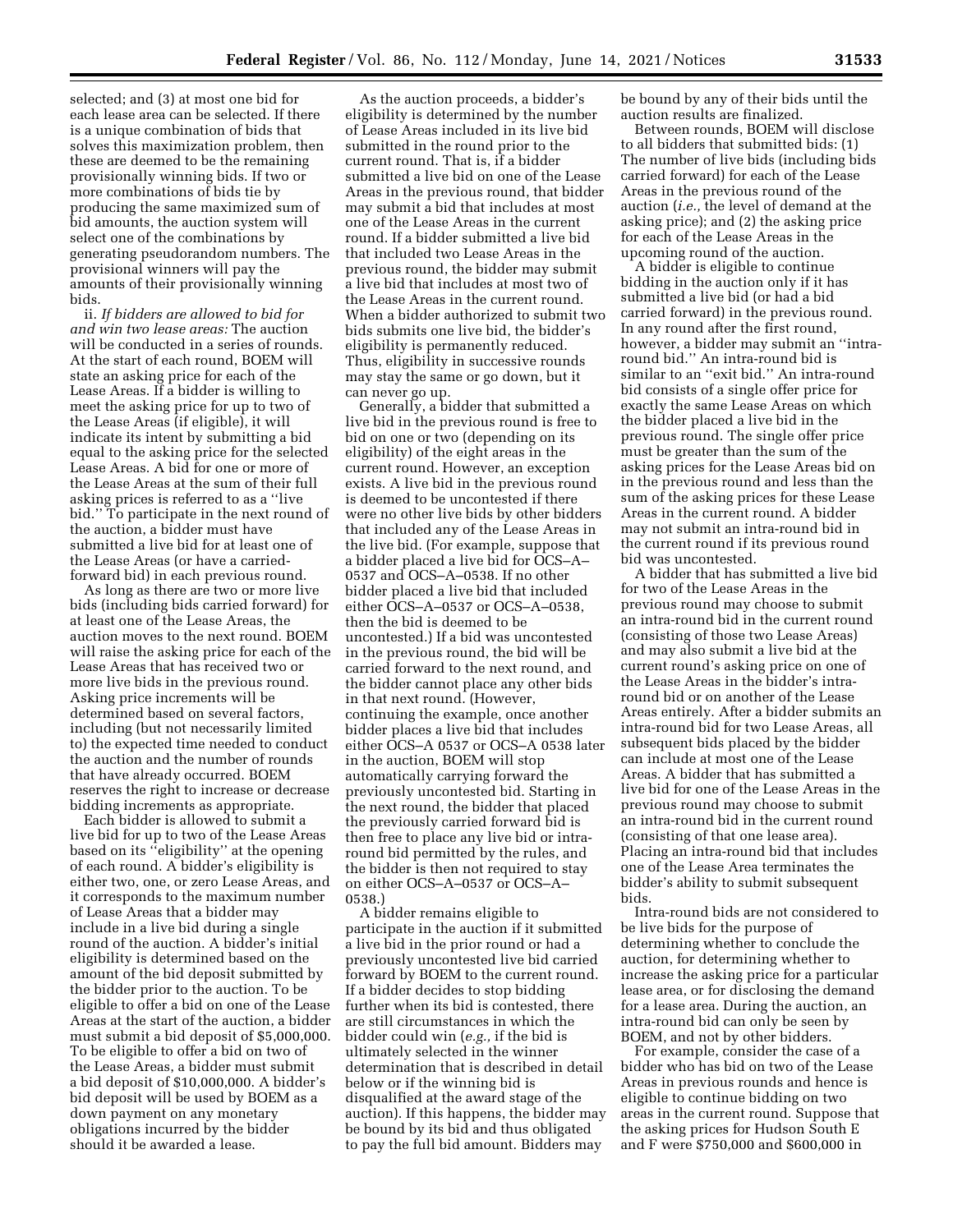the previous round and are now \$800,000 and \$600,000 in the current round, respectively. These results reflect that in the previous round the bidder had competition for Hudson South E (because the asking price was increased in the current round), but not for Hudson South F. The bidder may only enter a single, intra-round bid for both areas that it bid on in the previous round. This single offer price must be more than \$1,350,000 and less than \$1,400,000. If the bidder wishes to continue to place bids in the auction, the bidder must also place a live bid for a single lease area in the same round. The bidder can satisfy this requirement by choosing to submit (along with its intra-round bid) a single live bid of \$800,000 for the Hudson South E or a \$600,000 bid for the Hudson South F area or a single live bid for any of the other Lease Areas. Alternatively, the bidder may choose not to submit any live bid, precluding the ability to place bids in future rounds.

If the bidder had only bid on one of the Lease Areas in the previous round, it may be eligible to submit an intraround bid during the current round. If its previous round's bid was for Hudson South E, the bidder could submit an intra-round bid for that area of more than \$750,000 and less than \$800,000, reducing its live bid eligibility to zero and precluding bids in subsequent rounds. Alternatively, if the bidder's previous round's bid was on Hudson South F, it cannot submit an intra-round bid (or any other bid), because the previous round's bid was uncontested. In this case, since the bidder had no competition for Hudson South F, its sole bid of \$600,000 from the previous round is automatically recorded by BOEM as a submitted live bid of the same amount in the current round.

After the bidding ends, BOEM will determine the provisionally winning bids in accordance with the process described in this section. This process consists of two stages: Stage 1 and Stage 2, which are described herein. Once the auction ends, nothing further is required of bidders within or between stages 1 and 2. (In practice, the stages of the process will be determined by the auction software, which will analyze the bids, determine the provisional winners, and calculate the applicable prices.)

#### • *Stage 1*

In stage 1, a bidder with a live bid in the final round is provisionally assured of winning the Lease Areas included in its final-round live bid, regardless of any other bids. If all of the Lease Areas receive live bids in the final round, they are awarded to bidders with the live bid

in stage 1, and the rest of this determination is not necessary. Otherwise, BOEM will select the combination of final-round bids that maximizes the sum of the bid amounts of the selected bids, subject to the following constraints: (1) A bidder must win all the Lease Areas included in its final-round live bid (if any); (2) either a bidder's live bid or intra-round bid, but not both, can be selected; and (3) the selected bids must be feasible, in that each of the Lease Areas cannot be included in more than one of the selected bids. If there is a unique combination of bids that solves the maximization problem of the previous sentence, then these are deemed to be the qualified bids. If two or more combinations of qualified bids tie by producing the same maximized sum of bid amounts, the tie is broken by: First, bringing each of these combinations forward into the stage 2 and selecting the combination that produces the largest value in the stage 2; and second, if two or more of these combinations tie in producing the largest value, the auction system will select one of the combinations by generating pseudorandom numbers. If any of the Lease Areas is not assigned in stage 1, BOEM will proceed to stage 2 to attempt to assign the remaining Lease Areas.

### • *Stage 2*

In stage 2, BOEM will consider bids from all bidding rounds to determine if the Lease Areas not awarded in stage 1 can be awarded in stage 2. The combination of bids selected in stage 1 are qualified bids. BOEM will select the combination of bids from all bidding rounds that maximizes the sum of the bid amounts of the selected bids, subject to the following constraints: (1) A bidder must win all Lease Areas included in its qualified bid (if any); (2) either a bidder's live bid or intra-round bid from a single bidding round, but not both, can be selected; and (3) the selected bids must be feasible, in that each of the Lease Areas cannot be included in more than one of the selected bids. If there is a unique combination of bids that solves the maximization problem of the previous sentence, then these are deemed to be the provisionally winning bids. If two or more combinations of bids tie by producing the same maximized sum of bid amounts, the auction system will select one of the combinations by generating pseudorandom numbers. The provisional winners will pay the amounts of their provisionally winning bids.

iii. *Provisional winners:* Provisional winners may be disqualified if they are

subsequently found to have violated auction rules or BOEM regulations, or otherwise engaged in conduct detrimental to the integrity of the competitive auction. If a bidder submits a bid that BOEM determines to be a provisionally winning bid, the bidder will be expected to sign the applicable lease documents, establish financial assurance, and submit the cash balance of its bid (*i.e.,* winning bid amount minus the bid deposit) within 10 business days of receiving the lease copies, pursuant to 30 CFR 585.224. BOEM reserves the right not to issue the lease to the provisionally winning bidder if that bidder fails to timely sign and pay for the lease or otherwise comply with applicable regulations or the terms of the FSN. In that case, the bidder would forfeit its bid deposit. BOEM may consider failure of a bidder to timely pay the full amount due to be an indication that the bidder may no longer be financially qualified to participate in other lease sales under 30 CFR 585.106 and 585.107.

BOEM will publish the provisionally winning bids and provisional winners. The bid results, including exit bids, will be published on BOEM's website after review of the results and announcement of the provisional winners.

c. Additional Information Regarding the Auction Format:

i. *Bidder Authentication:* For the online auction, BOEM will require twofactor authentication. After BOEM has processed the bid deposits, the auction contractor will send several bidder authentication packages to the bidders. One package will contain the digital authentication tokens needed to allow access to the auction website. (Note: BOEM may decide to use software tokens instead of hardware tokens, in which case they will not be mailed or included in packages.) As a general practice, tokens are mailed to the primary point of contact indicated on the BFF. This individual is responsible for distributing the tokens to the individuals authorized to bid for that company. Up to three individuals can be selected to bid for each bidder.

ii. *Bidder Tokens:* Bidders are to ensure that each token is returned within three business days following the auction. An addressed, stamped envelope will be provided to facilitate this process. If a bidder fails to submit a bid deposit or does not participate in the auction, BOEM will de-activate that bidder's tokens and login information, and the bidder will be asked to return its tokens. Under certain circumstances (for example, if the authorized bidders are geographically dispersed and the ability for the primary point of contact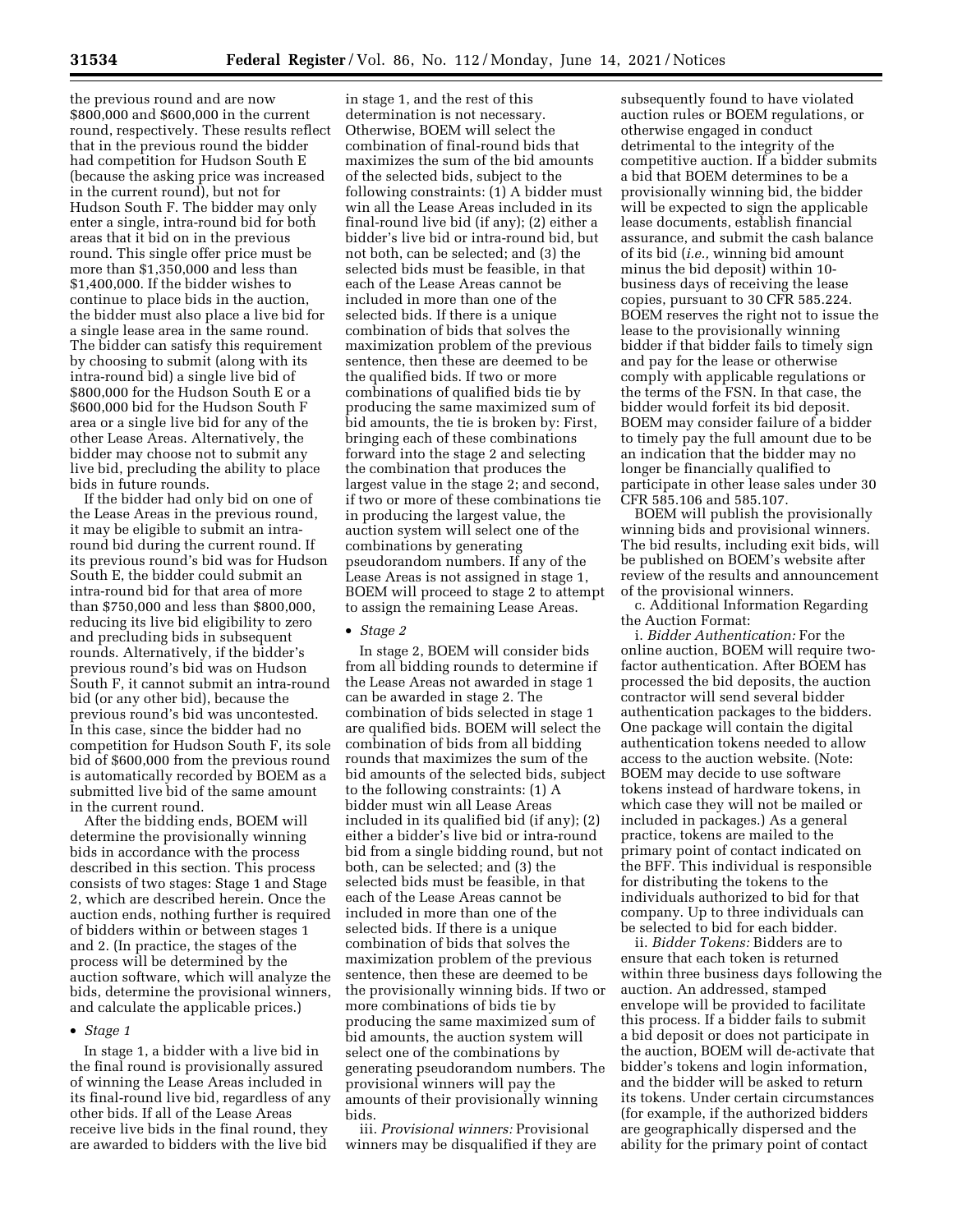to timely distribute the materials is in question), BOEM may send all materials directly to the authorized bidders instead of the primary point of contact.

The second package contains login credentials for authorized bidders. The login credentials are mailed to the address provided in the BFF for each authorized individual. Bidders can confirm these addresses by calling 703– 787–1121. BOEM may also utilize separate email to provide login credentials. This package will contain user login information and instructions for accessing the Bidder Manual for the auction system and the Auction System Technical Supplement (ASTS). The login information, along with the tokens, will be tested during the mock auction.

iii. *Timing of Auction:* The FSN will provide specific information regarding when bidders can enter the auction system and when the proposed auction will start.

iv. *Messaging service:* BOEM and the auction contractors will use the auction platform messaging service to keep bidders informed on issues of interest during the auction. For example, BOEM may change the schedule at any time, including during the auction. If BOEM changes the schedule during an auction, it will use the messaging feature to notify bidders that a revision has been made and will direct bidders to the relevant page. BOEM will also use the messaging system for other updates during the auction.

Bidders may place bids at any time during the round. At the top of the bidding page, a countdown clock shows how much time remains in the round. Bidders have until the scheduled time to place bids. Bidders should do so according to the procedures described in this notice and the ASTS. Information about the round results will be made available only after the round has closed; there is no strategic advantage to placing bids early or late in the round.

The ASTS will elaborate on the auction procedures described in the FSN. In the event of an inconsistency between the Bidder Manual, ASTS, and the FSN, the FSN is controlling.

v. *Alternate Bidding Procedures:* It is the responsibility of the bidder to ensure it has a working internet connection and backup procedures in place in case its internet connection goes down during the auction. Such backup procedures can include having redundant internet connections, having more than one individual authorized to place bids on behalf of the company, having one individual who is authorized to bid on behalf of the

company located in a different site (with a different internet connection), and placing bids using a 4G mobile data connection as a backup. It is the responsibility of the bidder to test its backup procedures ahead of time. This can be done during the mock auction, for example.

### **XIII. Rejection or Non-Acceptance of Bids**

BOEM reserves the right and authority to reject any and all bids that do not satisfy the requirements and rules of the auction, the FSN, or applicable regulations and statutes.

#### **XIV. Anti-Competitive Review**

Bidding behavior in this sale is subject to Federal antitrust laws. Accordingly, following the auction, but before the acceptance of bids and the issuance of leases, BOEM will ''allow the Attorney General, in consultation with the Federal Trade Commission, 30 days to review the results of the lease sale.'' 43 U.S.C. 1337(c). If a provisionally winning bidder is found to have engaged in anti-competitive behavior in connection with its participation in the competitive bidding process, BOEM may reject its provisionally winning bid. Compliance with BOEM's auction procedures and regulations is not an absolute defense to violations of antitrust laws.

Anti-competitive behavior determinations are fact-specific. However, such behavior may manifest itself in several different ways, including, but not limited to:

1. An express or tacit agreement among bidders not to bid in an auction or to bid a particular price;

2. An agreement among bidders not to bid or not to bid on one of the Lease Areas;

3. An agreement among bidders not to bid against each other; or

4. Other agreements among bidders that have the potential to affect the final auction price.

Pursuant to 43 U.S.C. 1337(c), BOEM will decline to award a lease if the Attorney General, in consultation with the Federal Trade Commission, determines that awarding the lease would be inconsistent with the antitrust laws.

For more information on whether specific communications or agreements could constitute a violation of Federal antitrust law, please see *[https://](https://www.justice.gov/atr/business-resources) [www.justice.gov/atr/business-resources](https://www.justice.gov/atr/business-resources)*  or consult legal counsel.

### **XV. Process for Issuing the Lease**

Once all post-auction reviews have been completed to BOEM's satisfaction, BOEM will issue three unsigned copies of the lease to each provisionally winning bidder. Within 10-business days after receiving the copies, the provisionally winning bidders must:

1. Sign and return the lease copies on the bidder's behalf;

2. File financial assurance as required under 30 CFR 585.515–537; and

3. Pay by electronic funds transfer (EFT) the balance (if any) of the bonus bid (winning bid less the bid deposit). BOEM requires bidders to use EFT procedures (not *pay.gov*, the website bidders used to submit bid deposits) for payment of the balance of the bonus bid, following the detailed instructions contained in the ''Instructions for Making Electronic Payments'' available on BOEM's website at: *[https://](https://www.boem.gov/NY-Bight/) [www.boem.gov/NY-Bight/](https://www.boem.gov/NY-Bight/)*.

BOEM will not execute a lease until the three requirements above have been satisfied. BOEM may extend the 10 business-day deadline for signing the copies of the lease, filing the required financial assurance, and paying the balance of the bonus bid if BOEM determines the delay was caused by events beyond the provisionally winning bidder's control.

If a provisionally winning bidder does not meet these requirements or otherwise fails to comply with applicable regulations or the terms of the FSN, BOEM reserves the right not to issue the lease to that bidder. In such a case, the provisionally winning bidder will forfeit its bid deposit. Also in such a case, BOEM reserves the right to identify the next highest bidder who has not won one of the other Lease Areas and to offer the lease to that bidder pursuant to its bid.

Within 45-calendar days of the date that a provisionally winning bidder receives copies of the lease, it must pay the first year's rent using the *pay.gov*  Renewable Energy Initial Rental Payment form available at: *[https://](https://www.pay.gov/public/form/start/27797604/) [www.pay.gov/public/form/start/](https://www.pay.gov/public/form/start/27797604/) [27797604/](https://www.pay.gov/public/form/start/27797604/)*.

Subsequent annual rent payments must be made following the detailed instructions contained in the ''Instructions for Making Electronic Payments,'' available on BOEM's website at: *[https://www.boem.gov/NY-](https://www.boem.gov/NY-Bight/)[Bight/](https://www.boem.gov/NY-Bight/)*.

## **XVI. Non–Procurement Debarment and Suspension Regulations**

Pursuant to regulations at 43 CFR part 42, subpart C, an OCS renewable energy lessee must comply with the Department of the Interior's nonprocurement debarment and suspension regulations at 2 CFR parts 180 and 1400. The lessee must also communicate this